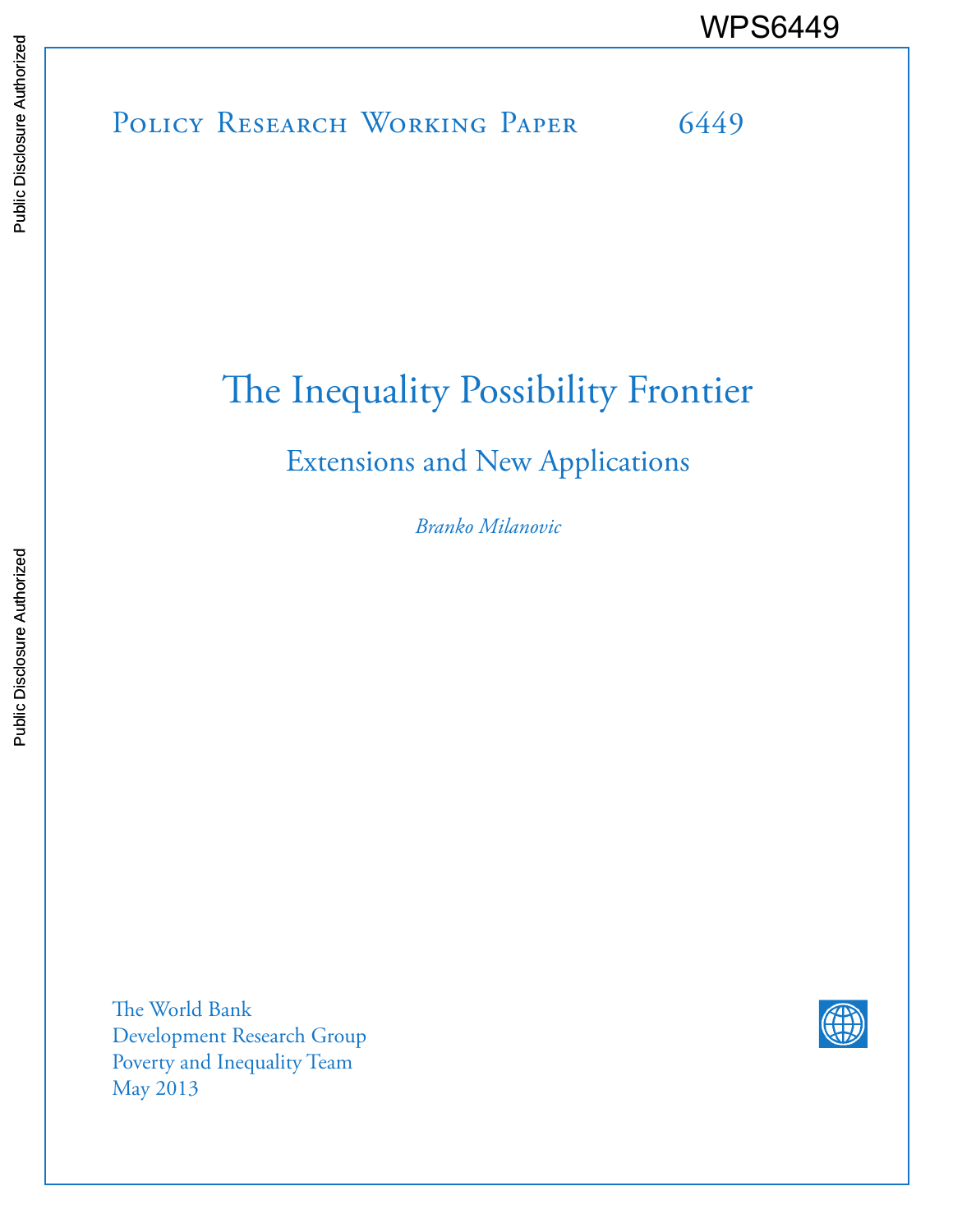#### POLICY RESEARCH WORKING PAPER 6449

#### **Abstract**

This paper extends the Inequality Possibility Frontier approach in two methodological directions. It allows the social minimum to increase with the average income of a society, and it derives all the Inequality Possibility Frontier statistics for two other inequality measures besides the Gini. Finally, it applies the framework to contemporary data, showing that the inequality extraction ratio can be used in the empirical analysis of

post-1960 civil conflict around the world. The duration of conflict and the casualty rate are positively associated with the inequality extraction ratio, that is, with the extent to which elite pushes the actual inequality closer to its maximum level. Inequality, albeit slightly reformulated, is thus shown to play a role in explaining civil conflict.

This paper is a product of the Poverty and Inequality Team, Development Research Group. It is part of a larger effort by the World Bank to provide open access to its research and make a contribution to development policy discussions around the world. Policy Research Working Papers are also posted on the Web at http://econ.worldbank.org. The author may be contacted at bmilanovic@worldbank.org.

*The Policy Research Working Paper Series disseminates the findings of work in progress to encourage the exchange of ideas about development*  issues. An objective of the series is to get the findings out quickly, even if the presentations are less than fully polished. The papers carry the *names of the authors and should be cited accordingly. The findings, interpretations, and conclusions expressed in this paper are entirely those of the authors. They do not necessarily represent the views of the International Bank for Reconstruction and Development/World Bank and its affiliated organizations, or those of the Executive Directors of the World Bank or the governments they represent.*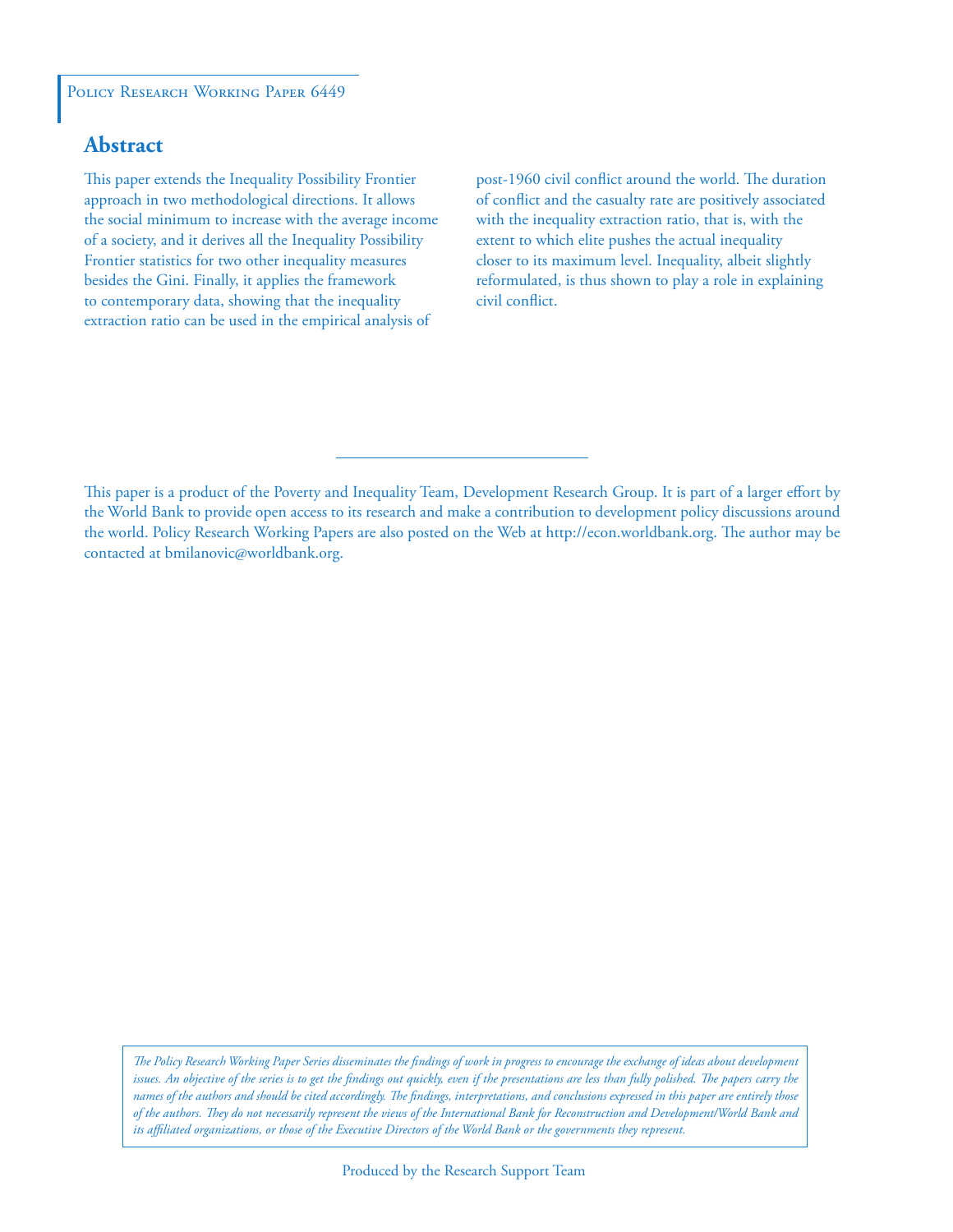#### The inequality possibility frontier: Extensions and new applications

Branko Milanovi $c^1$  $c^1$ 

Key words: inequality, inequality possibility frontier, civil war JEL classification: D31, N3, O1, Q3 Number of words: About 7,700 Sector board: Social protection

<span id="page-2-0"></span> $1$  World Bank, Development Research. Earlier versions of the paper was presented at the conference "Measuring inequality in economic history" held at the Universidad de la Republica in Montevideo in August 2012, economic history seminar at the University of Lund in September 2012, and Poverty and Inequality Measurement and Analysis Practice group seminar at the World Bank, Washington in April 2013. I am grateful to the participants, and in particular to Jorge Alvarez, Luis Bertola, Cecilia Castelnovo, Esteban Nicolini, Javier Rodriguez Weber and Henry Willebald in Montevideo, Ewout Frankema, Christer Gunnarsson and Debin Ma in Lund, and Peter Lanjouw in Washington for very valuable comments. It is written as a part of the KCP-funded research project "Chageable inequalities: facts, perceptions and policies" TF012968. The opinions expressed in the paper are author's and should not be attributed to the World Bank or its affiliated organizations.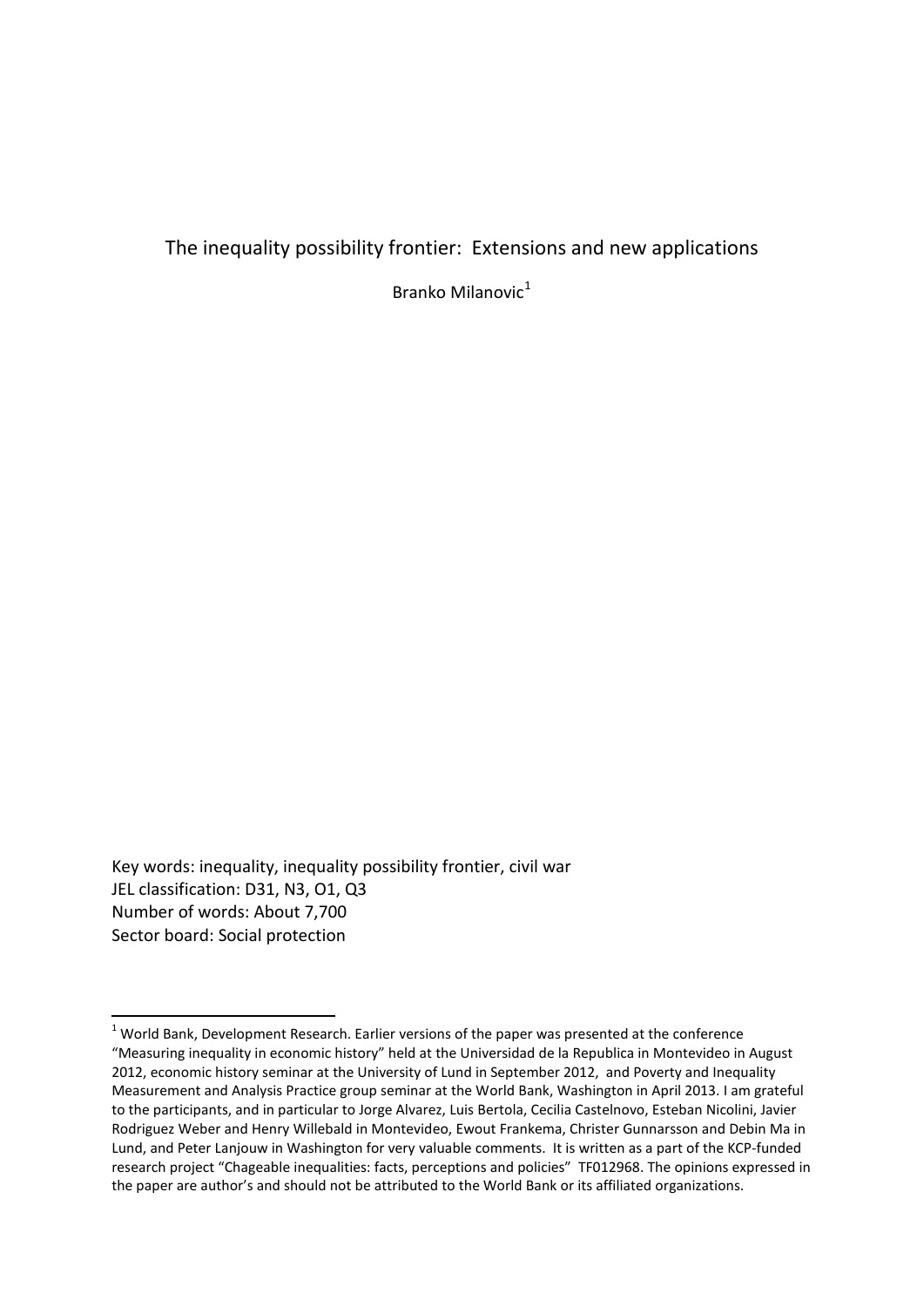#### **1. Introduction**

The purpose of the inequality extraction ratio (Milanovic, Lindert and Williamson 2007, 2011, in further text MLW; first defined in Milanovic, 2006) is to measure how close is measured inequality to the maximum inequality that can exist in a given society (called maximum feasible inequality). The maximum feasible inequality was defined under a special condition such that all but an infinitesimal minority of people (ε) live at the physiological subsistence (s). Then, if we define Y=total income and n=number of people, the surplus (S) over the subsistence will be

$$
S = Y - n(1 - \varepsilon)s
$$

The surplus will be, under conditions of maximum feasible inequality, received by an infinitesimally small percentage of people, in the extreme case by one person. It should be apparent that the derivation of the maximum feasible inequality follows exactly the same method as used when defining the maximum values of the Gini coefficient or other inequality statistics. The only difference is that here the floor is physiological subsistence (s) rather than income of 0. The conventional maximum Gini of 1 is defined as the situation when all individuals but one have zero incomes, and the one, rich, individual appropriates the entire income of a community. It should also be clear that the conventional maximum Gini is a special case of the maximum feasible Gini when s=0.

This can be readily seen from the formal definition of the maximum feasible Gini. As mentioned, the society consists of two groups of people: εn with income (Y-n(1-ε)s)/ε and n(1-ε) with income of s. The Gini coefficient (G\*) is by definition

$$
G = \frac{1}{\mu} \sum_{i=1}^{n} \sum_{j>i}^{n} (y_j - y_i) p_i p_j
$$

where m=mean income, y<sub>i</sub>=income of individual or group *i*, and p<sub>i</sub>=share of *i*'s in total population. With only two groups and average incomes as given, the Gini coefficient reduces to

$$
G^* = \frac{1}{\mu} \left( \frac{nm - n(1 - \varepsilon)s}{n\varepsilon} - s \right) (\varepsilon) (1 - \varepsilon)) \tag{1}
$$

Rewriting (1), we get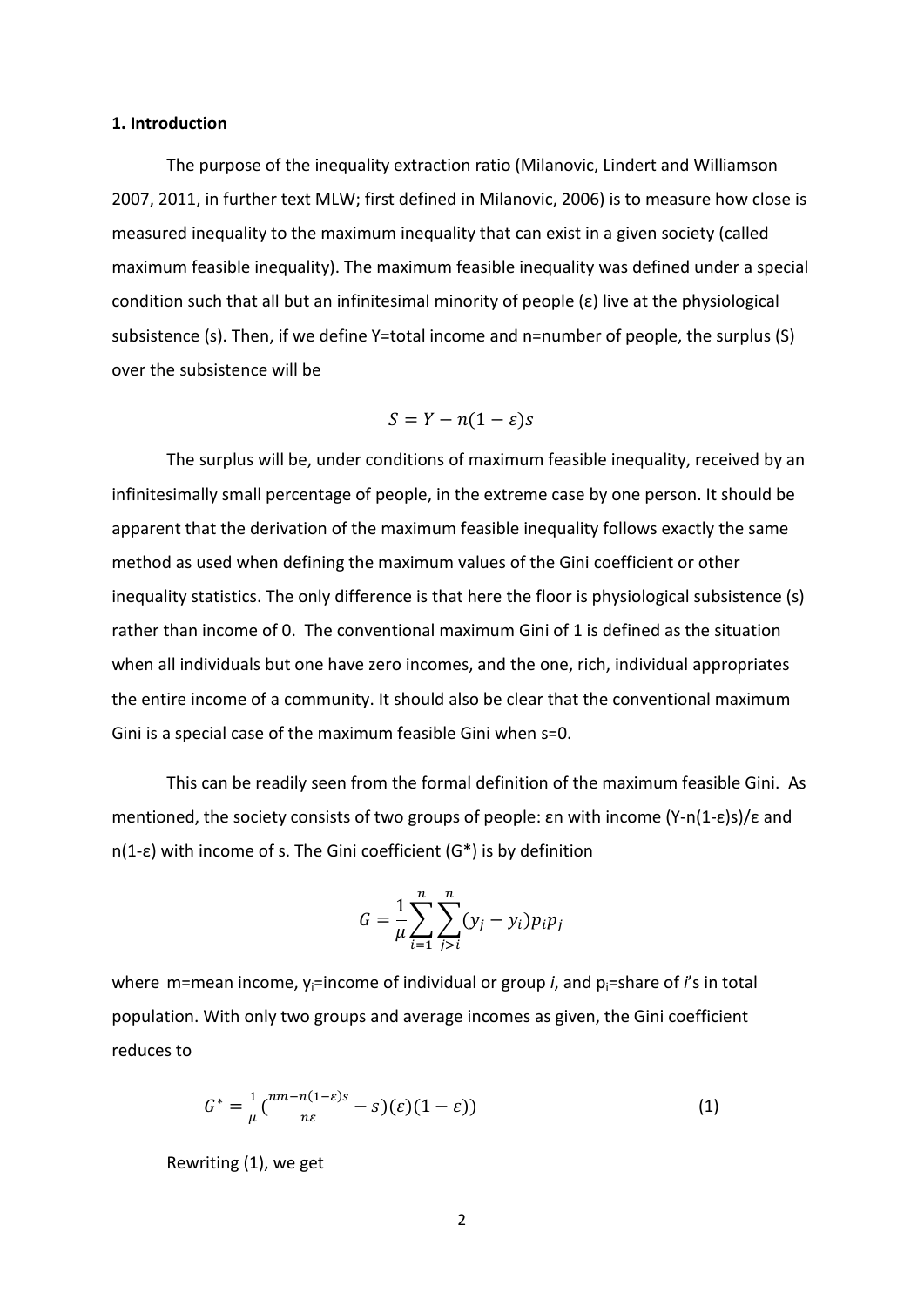$$
G^* = \frac{1}{m} \left( \frac{1}{\varepsilon} (m - (1 - \varepsilon)s) - s \right) (\varepsilon) (1 - \varepsilon)) = \frac{1 - \varepsilon}{m} (m - s)
$$
 (2)

Obviously, when  $\varepsilon \rightarrow 0$ , the expression simplifies to

$$
G^* = \frac{1}{m}(m - s) = 1 - \frac{s}{m}
$$
 (3)

If we express the mean income in terms of the physiological subsidence (which we shall find particularly useful when dealing with pre-industrial economies), and denote this as α=m/s, then (3) becomes

$$
G^* = 1 - \frac{1}{\alpha} = \frac{\alpha - 1}{\alpha} \tag{4}
$$

Equation (4) is our final expression for the maximum Gini under the condition of all but one person receiving the physiological minimum. Obviously, G\* depends on how rich the society is: the richer it is, the more inequality it can theoretically accommodate because the surplus will be greater, and if it is, by assumption, appropriated by one person, inequality will be greater as well. To fix ideas, suppose that  $\alpha$ =2; then G\*=0.5; if  $\alpha$ =3, then G\*=0.66 etc. For very high values of α, as in today's advanced economies, where α>100, the maximum feasible Gini will approach 1. In other words, in very rich societies, the maximum feasible Gini (G\*) will not differ much from the conventional Gini derived under the condition that s=0.

The  $G^*$ 's that are charted as  $\alpha$  increases define the locus of maximum Ginis which we call the inequality possibility frontier (IPF). As shown in Figure 1, the Gini inequality possibility frontier is concave. This can also be checked from equation (4) whose second derivative is negative.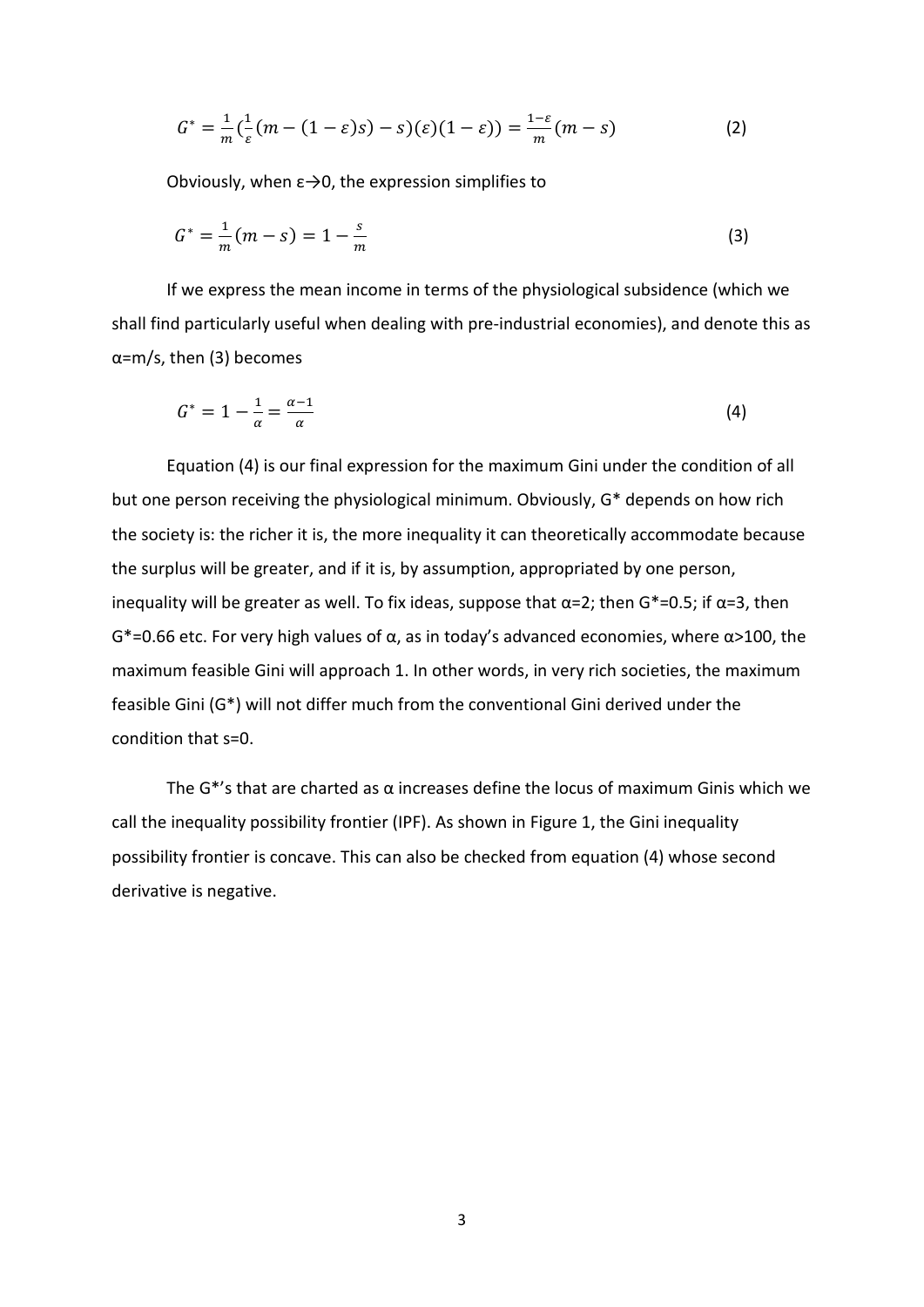



Consider the situation when the minimum is zero: then, the second term in (3) becomes 0, and the maximum Gini is simply the maximum value of the "standard" Gini index, that is 1 *regardless* of the average income of society. Then, the IPF is a straight line fixed at G=1 throughout the range of  $\alpha$ 's.

The inequality extraction ratio (IER) is defined as the ratio between the recorded (measured) Gini and the maximum feasible Gini (G\*):

$$
IER = \frac{G}{G^*} \tag{5}
$$

IER gives an estimate of how close a society is to its inequality possibility frontier. It also implies that the same recorded Gini in two societies that differ in terms of their mean incomes will have very different implications. For a poor society, the measured Gini can be quite close to the maximum feasible Gini, and the IER will be high. For a rich society, whose G\* is much greater, the G/G\* ratio will be lower: the extraction ratio will be less. The ratio will be thus representative both of the level of development of a society and of the ability of the elite to extract the surplus. Thus, to illustrate the role of the average income we may take a contemporary example of Tanzania and Malaysia. Tanzania has a lower Gini than Malaysia (0.38 vs. 0.47 in 2008), but its IER is greater (51 percent vs. 48 percent) simply because Malaysia's income is much higher. And to illustrate the role of predatory elites, we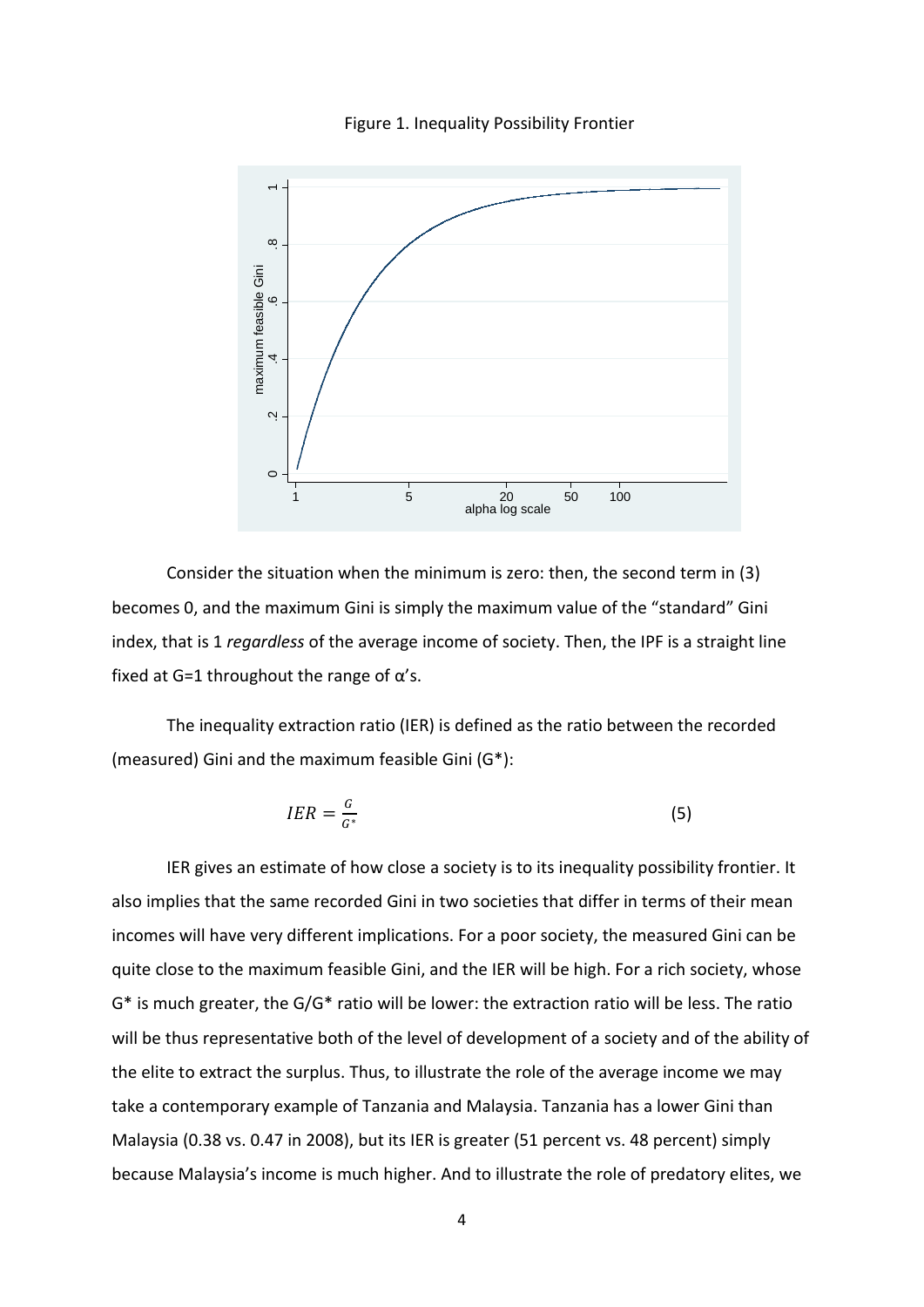may take the finding from Milanovic, Lindert and Williamson (2011). The authors find particularly high IERs to have obtained in colonies: inequality there was pushed almost to its maximum, with IERs approaching 100%.  $^2$  $^2$  Figure 2 shows the actual Ginis in pre-industrial societies calculated from the social tables drawn against the Inequality Possibility Frontier. The data include new results for the United States in 1774 and 1860 and Russia in 1904 that had become available after the publication of the MLW paper.<sup>[3](#page-6-1)</sup> It is easy to notice that the dots representing most of the colonies in the sample (Moghul India 1750 and British India 1938, Nueva España 1790, Maghreb 1880, and Kenya 1912 and 1927) lie around or slightly above the frontier.<sup>[4](#page-6-2)</sup>



Figure 2. Estimated Gini coefficients and the Inequality Possibility Frontier (pre-industrial economies)

Source: Updated from MLW (2011).

<span id="page-6-0"></span> $2$  The social minimum was assumed to be 300 international 1990 dollars (these are the same dollars that underlie Maddison's tables). This amount is somewhat lower than the World Bank absolute poverty line (see discussion in MLW, 2011, p. 262, fn. 16). In the empirical work, we find that there are people with incomes even lower than the World Bank absolute poverty line, but their distance from the poverty line is typically low. Moreover, if one thought, based on this evidence, that 300 international dollars is greater than what is needed for subsistence, all relations given here can be recalculated with an even lower *s*. The key point is that the subsistence minimum must be greater than 0.

<span id="page-6-1"></span><sup>&</sup>lt;sup>3</sup> US estimates were published by Lindert and Williamson (2011), Russia estimates by Nafziger and Lindert  $(2012).$ 

<span id="page-6-2"></span>The observations for two countries with at least three data points (Holland/Netherland and England) are linked by the dashed lines.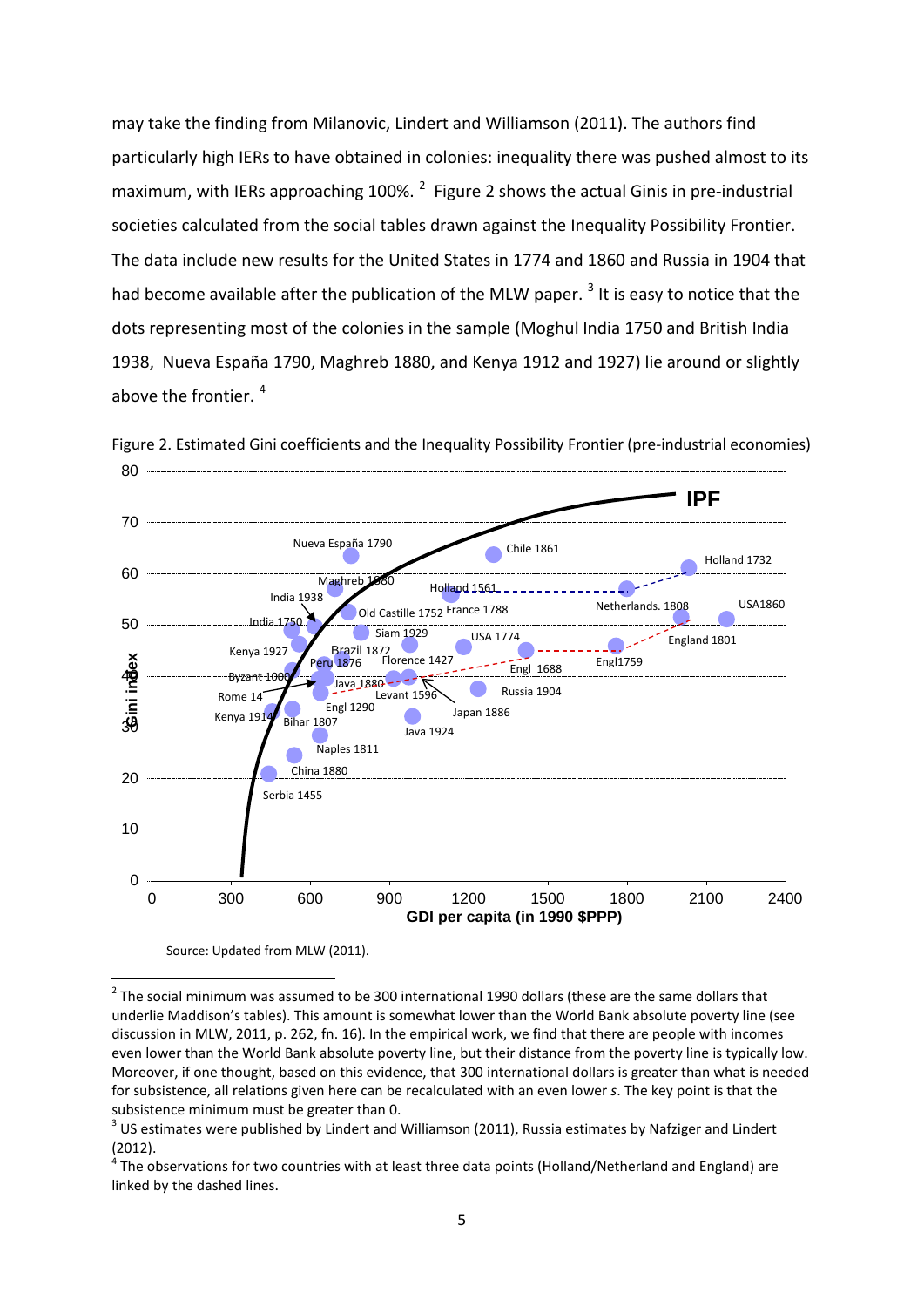So far the derivation of the IER has been done using two important simplifying assumptions. First, it was assumed that the subsistence is an unalterable physiological minimum s. But what would happen if the subsistence itself changes in function of the average income of society,  $s=s(\alpha)$ , so that it is no longer an absolute minimum but a sociallyinfluenced or socio-cultural minimum? How would our formulas for the maximum Gini and the IER change?

Second, inequality was assumed to be measured by the Gini and the IER was defined as the ratio of the two (actual and maximum feasible) Ginis. The question can be asked: Can the Inequality Possibility Frontier and the IER be derived for other inequality measures and how would they compare with IPF and IER derived for the Gini? Will countries' extraction ratios move the same way whether we measure inequality using one or another measure? In other words, we need to show that the IER is not "a prisoner of the Gini". It is to these two questions, both extensions of the original IER concept, that we turn next.

#### **2. When physiological minimum becomes social minimum**

There are three sources of evidence that the social minimum tends to rise with affluence of a community. We use the term "social minimum" to indicate that the "floor income" may rise as mean income increases, while the term "subsistence" or "physiological minimum" is reserved for an "absolute income floor" below which life is not sustainable. To differentiate between the two, we use notation σ for social minimum and s for the physiological minimum.

The first type of empirical evidence comes from the countries' official poverty lines. They may be thought similar to social minimum, and they tend to increase as the mean income of a society goes up (see Chen and Ravallion, 2013, in particular Figure 1, p. 6). Thus, they gradually diverge from the physiological minimum which remains a poverty threshold only in the poorest countries. Chen and Ravallion (2013, p. 9) find that the elasticity of the official poverty lines with respect to mean income is around 0.33, once we move away from the poorest 15 to 20 countries where the elasticity is zero (i.e., their poverty lines are equal

6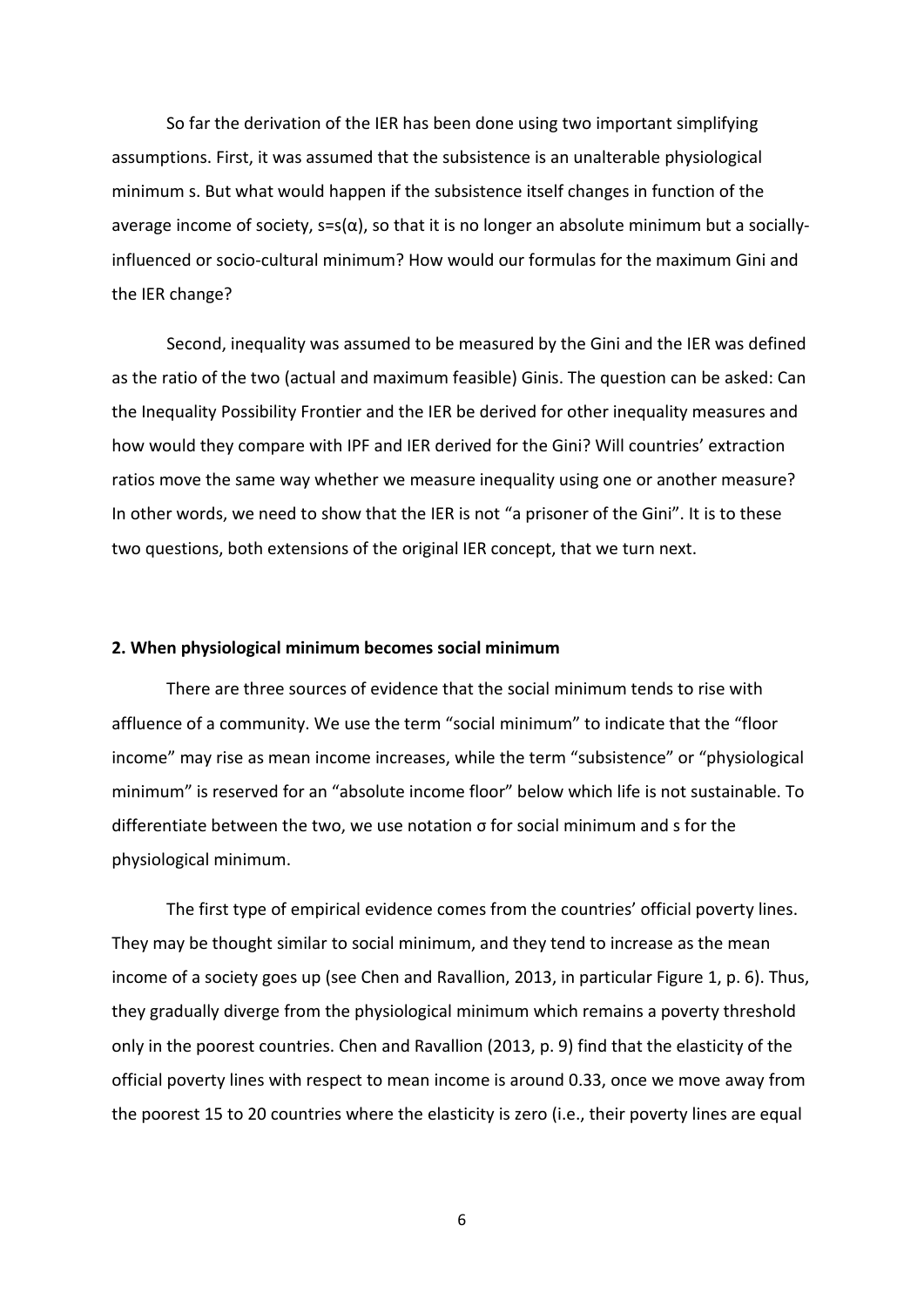to subsistence).<sup>[5](#page-8-0)</sup> Converting this cross-sectional regularity into historical terms implies that the physiological minimum was much more likely to have been a "reasonable" minimum in poor, pre-industrial societies than in today's more affluent ones.

The second type of evidence comes from the studies on subjective poverty. It emerges there that what people consider to be the "minimum income necessary to make ends meet" increases in the respondent's family per capita income. Most research has yielded the elasticity values between 0.4 and 0.7 (see, e.g. Flik and van Praag, 1991, p. 325; van Praag and Flik, 1992, p. 10). This also accords well with our intuitive perception that as people get richer they set the necessary minimum higher, but do not raise it (in percentage terms) as much as their income increases.

Third, classical economists, most famously Adam Smith, later reprised by Amartya Sen, argued that poverty is not solely a physiological attribute (inability to satisfy some basic minimum needs or functions), but to operate "without shame" in a society. In words of Adam Smith: "By necessaries, I understand, not only the commodities which are indispensably necessary for the support of life, but whatever the custom of the country renders it indecent for creditable people, even of the lowest order, to be without". <sup>[6](#page-8-1)</sup> Thus, again, a more affluent society would require a higher social minimum. The same argument was used recently in Ravallion (2012) to argue in favor of a "weakly relative poverty line" for the developing world, such that in addition to the absolute (subsistence) component it would also make allowance for the "social inclusion" needs that rise with the average income of society.

Let the social minimum (σ) be related to the average income normalized by  $s (= \alpha)$  as in (6)

$$
\sigma = s\alpha^b \tag{6}
$$

where b represents the elasticity with which social minimum increases as mean income (normalized by s) of a society goes up. Clearly, if the mean income is at the subsistence itself

<span id="page-8-0"></span> $5$  When estimated across all poverty lines and mean consumptions, the estimated elasticity is 0.65 (Chen and Ravallion, 2013, p. 8).

<span id="page-8-1"></span><sup>6</sup> *The Wealth of Nations*, book 5, ii.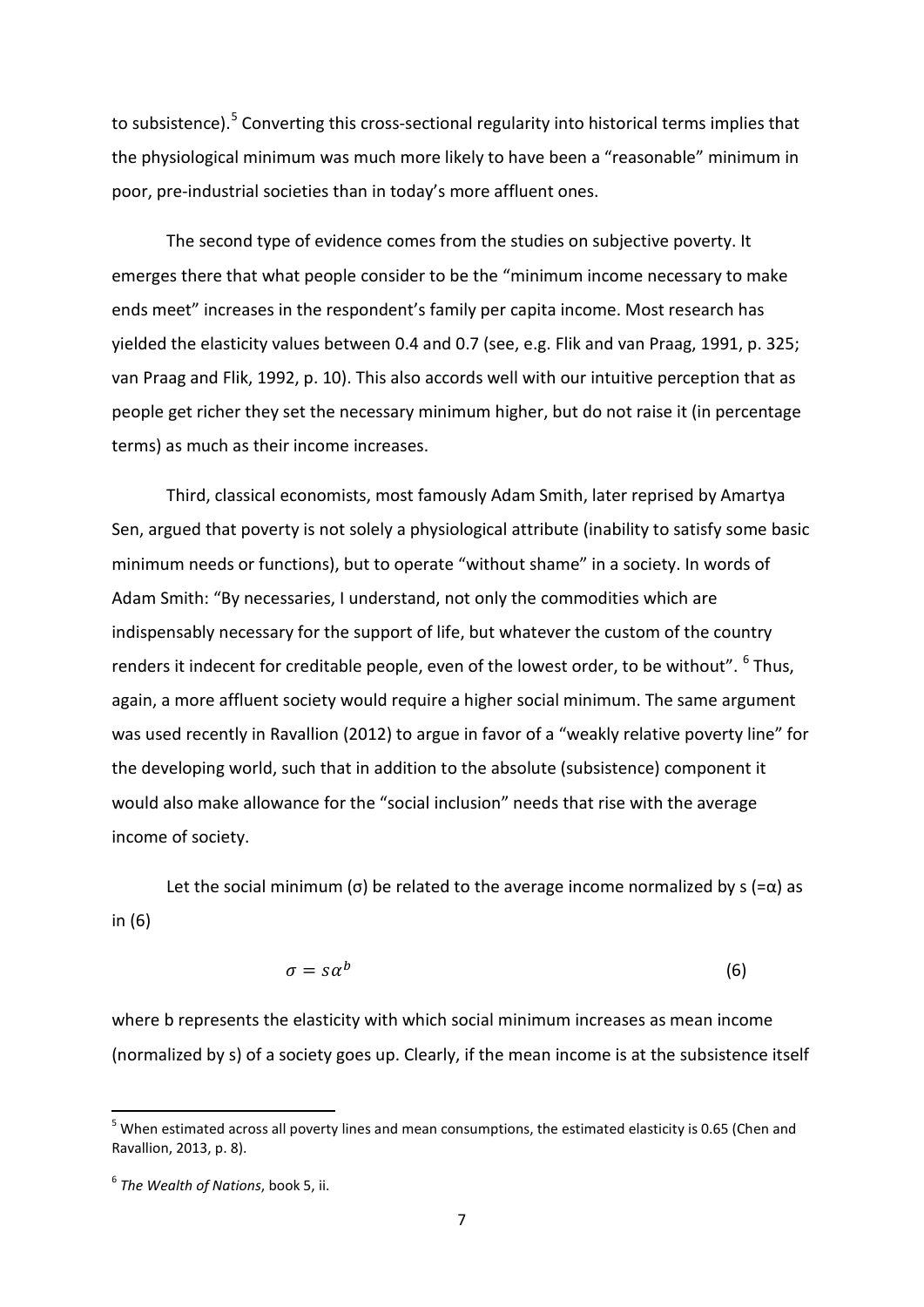$(\mu/s=\alpha=1)$ , then σ must also be equal to s regardless of the elasticity. As  $\mu$  increases, σ will diverge from s, depending on the elasticity b. By writing the new expression for σ into (3), we obtain

$$
G^*(b,\alpha) = \frac{1}{\mu}(\mu - \sigma) = \frac{1}{\mu}\left(\mu - s(\frac{\mu}{s})^b\right) = \frac{1}{\mu}(\mu - s(\alpha)^b) = 1 - \frac{1}{\alpha}\alpha^b
$$
 (7)

Relationship (7) is the general expression linking the maximum feasible Gini, average income, and elasticity of the minimum with respect to average income. If elasticity b=0, the relationship reduces to (3). There is no social element in the minimum and the minimum is purely physiologically determined. At the other extreme, if b=1, so that the social minimum increases *pari passu* with the average income, G\* becomes 0. In other words, there cannot be any surplus if it is assumed that all members of a community have to be guaranteed a social minimum equal to the mean income. Then, obviously, everybody has the average income and Gini is equal to zero. Formula (7) is a general case of the maximum feasible Gini which allows subsistence to vary between 0; the physiological minimum s; or to increase in function of average income growth of a country up to being equal to mean income.

Empirically, b will lie between the two extremes (0 and 1). For simplicity and also based on the subjective poverty literature as well on the observations of how poverty lines rise with the average income (GDP per capita), a reasonable approximation of b may be 0.5.<sup>[7](#page-9-0)</sup> But higher or lower elasticities are possible. Figure 3 shows the shape of the inequality possibility frontier for several values of b while  $\alpha$  ranges from 1 to 48, and then (at the last point on the horizontal axis) attains the value of  $α=100$ . The curve on the top labeled "minimum= subsistence", drawn for b=0, is the same IPF as the one which we already drew in Figure 1. It is the IPF constructed under the assumption that the subsistence minimum does not include any "socially-influenced" part and is purely physiological. As b increases, and the social minimum begins to (increasingly) respond to the rise in the average income, the IPF shifts downward. This should be easy to understand intuitively. As we require that all members of a community have at least an income that rises in proportion to the mean, the "surplus" to be divided among an infinitesimally small elite, will be less. That surplus will

<span id="page-9-0"></span><sup>&</sup>lt;sup>7</sup> Notice also that in that case, equation (7) for the maximum feasible Gini conveniently simplifies to 1 -  $\frac{1}{\sqrt{\alpha}}$ . For example, if  $\alpha$ =100, as in today's rich economies,  $G^*$ =0.9.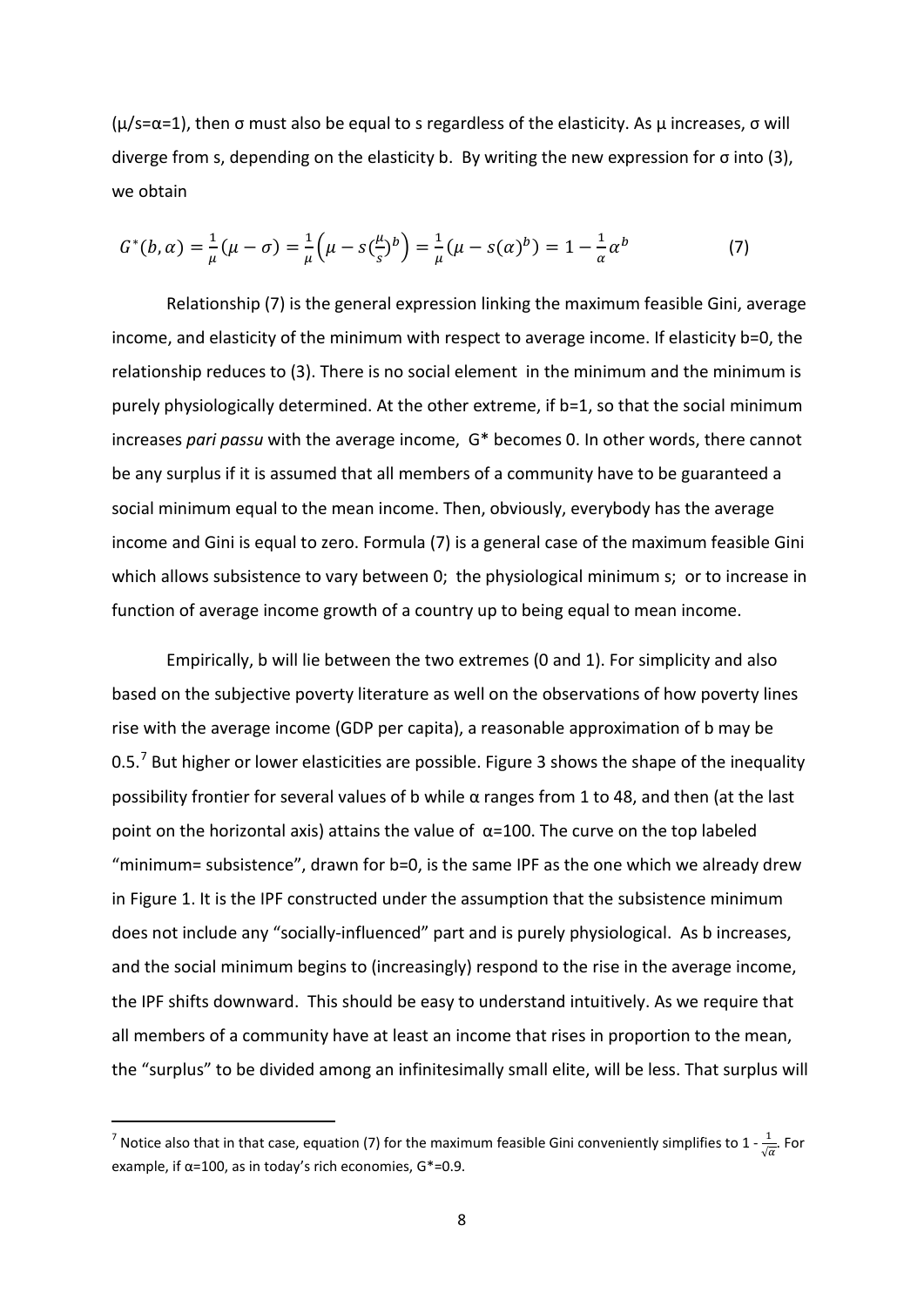obviously be less the greater the elasticity of the social minimum with respect to the mean. In consequence, maximum feasible inequality must be less and its locus, IPF must shift downward (for any given  $α$ ). <sup>[8](#page-10-0)</sup>



Figure 3. Inequality possibility frontier for different values of the social minimum

The introduction of a social, rather than a merely physiological minimum, which in turn shifts downward the IPF, has a straightforward implication for the inequality extraction ratio. Since it is the ratio between measured and maximum feasible Gini, and the latter is now lower, the IER increases.

Table 1 and Figure 4 show historical IER for England and Wales (or United Kingdom) and the United States under two assumptions: (a) that the subsistence minimum is constant and (b) that it increases in proportion to the mean income with elasticity of 0.5. Figure 4 shows the inequality extraction ratios over a long historical period covering more than 300 years for England/UK and 200 years for the United States. The usefulness of the IER ratio appears most obviously in such examples because of the big variations in real incomes over such long periods. For the UK, real per capita income between 1688 (the first year for which

 $\overline{\phantom{a}}$ 

<span id="page-10-0"></span> $8<sup>8</sup>$  The concave shape of IPF (for any given b) remains.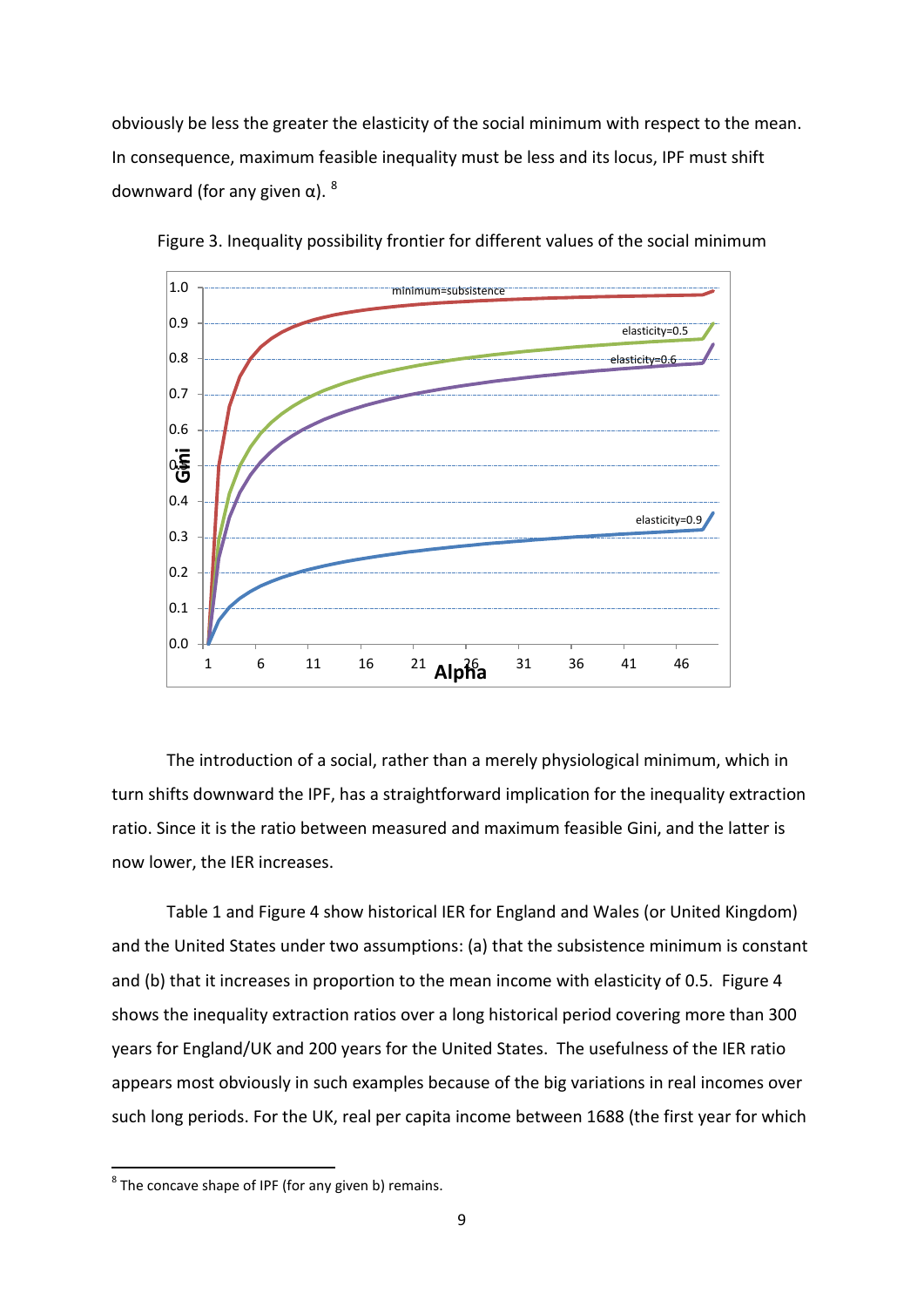we have inequality estimates) and 2010 increased by more than 16 times.  $9$  The figure shows the large difference between the IERs calculated with subsistence only, and under the assumption that the social minimum increases as the mean income goes up. Under the first assumption, the IER in England/UK oscillated around 60 percent throughout 18<sup>th</sup> and  $19<sup>th</sup>$  century. But if we assume that the social minimum had risen in proportion with real income (b=0.5), the IERs attained 80 percent. The numbers for the United States are very similar.

The political implications of b=0 and b=0.5 are very different. If the elites had to acquiesce to a rise of the minimum living standard for the masses, then an 80% inequality extraction ratio shows that they were able or willing to push overall inequality rather close to the maximum. If, on the other hand, we believe that there was no social pressure to increase the social minimum, then the elites' appetites may be thought to have been relatively modest.

In both countries, it is only in the  $20<sup>th</sup>$  century, as illustrated more clearly in Figure 5, that the IER, calculated under the more stringent conditions of a changing social minimum, began its downward slide, to be arrested and reversed in the last quarter of the 20<sup>th</sup> century and early  $21^{st}$ . But because real incomes have by then risen to very high levels (exceeding, in the United States, 100 times the subsistence minimum), the inequality possibility frontier was close to 1 whether we use b=0.5 or b=0 assumption, and the inequality extraction ratio was similar under both scenarios.<sup>10</sup> Today, actual inequality in the UK reaches the level of some 40 percent of the maximum feasible inequality while in the United States it is just over 50 percent. This is a significant improvement compared to the situation some 150 years ago when the IER ratios in both countries were around 80 percent.

While the changes in the IER are more dramatic and probably more informative when calculated over longer periods of time, the results can be very interesting for the contemporary period as well particularly when we are dealing with countries that register

<span id="page-11-0"></span><sup>&</sup>lt;sup>9</sup> GDP per capita data, expressed in 1990 Geary-Khamis PPPs, are from Maddison (2007). The physiological subsistence minimum in the same prices is assumed to be \$PPP 300 (for discussion see MLW 2011, p. 262).

<span id="page-11-1"></span> $10$  The maximum feasible Gini is bounded from above (at 1), and the gap between the maximum feasible Ginis calculated for different b's is decreasing in  $\alpha$ , as can be seen in Figure 3. To see this, define, using expression (3), the "gap function" between the two maximum Ginis for two different b's as,  $G^* (b_1, \alpha) - G^* (b_0, \alpha)$  where  $b_1>b_0$  and differentiate it with respect to α. It can be easily verified that the "gap function" is decreasing in α.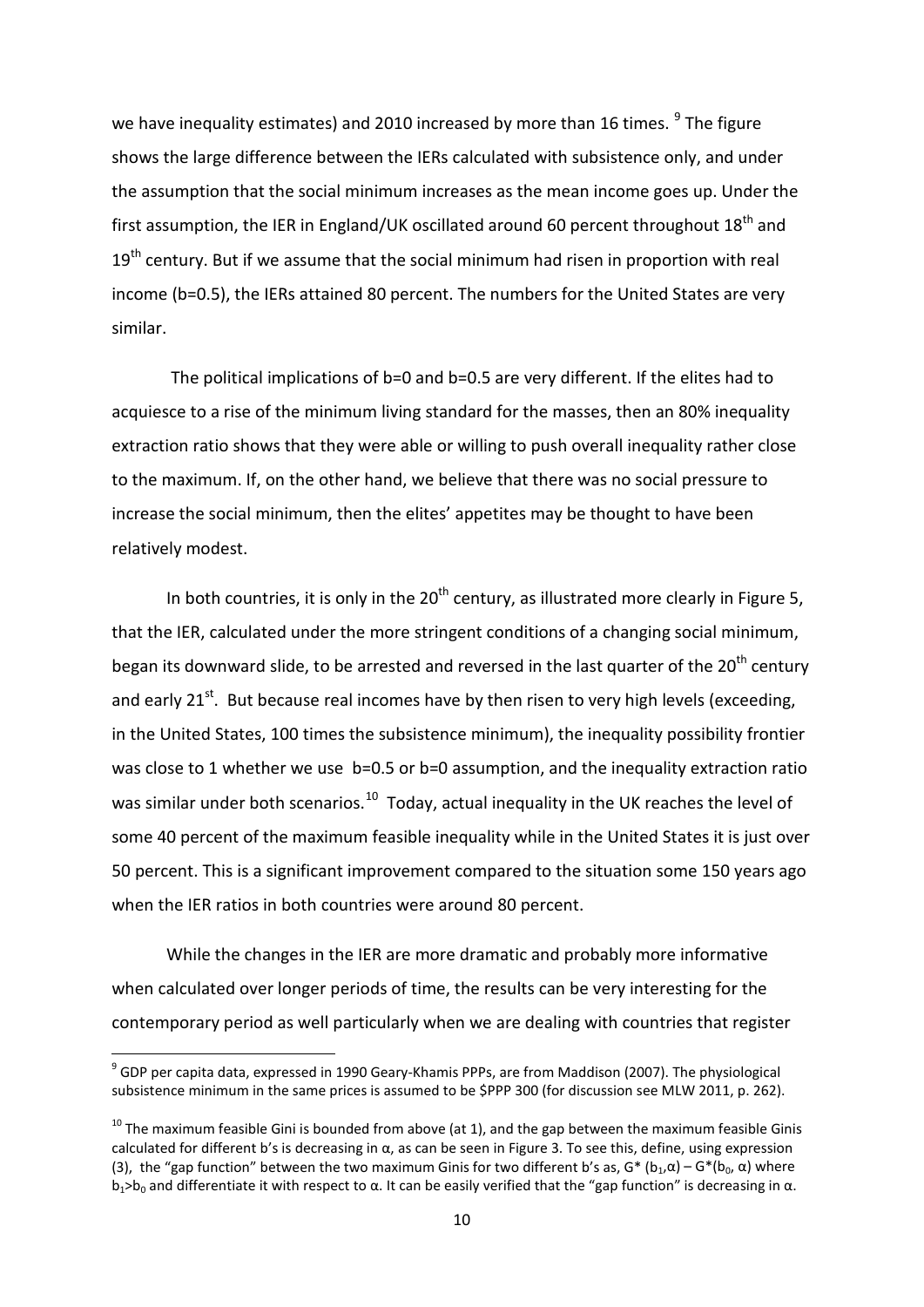high income increases or declines. Recently, perhaps the most startling is the comparison between China and Russia.

Figure 6 shows their diverging patterns in the 1990s and in the first decade of the 21<sup>st</sup> century (assuming in both cases that the subsistence is fixed at the absolute level). In both Russia and China, as shown in the left-hand panel, Gini increased substantially. In the case of China this happened against the background of an almost seven-fold increase in GDP per capita while in Russia it happened while GDP per capita at first went steeply down and then recovered, reaching in 2009 the same level as 21 years earlier. This had very different implication for the inequality extraction ratio (see right-hand side panel). In China, higher GDP per capita offset higher inequality and the IER remained at 50 percent. In Russia, the extraction ratio almost doubled going up from 21 percent to 41 percent. These patterns would be somewhat less striking if we assumed that the social minimum changes with mean income: both Chinese gains and Russian loses would be less dramatic.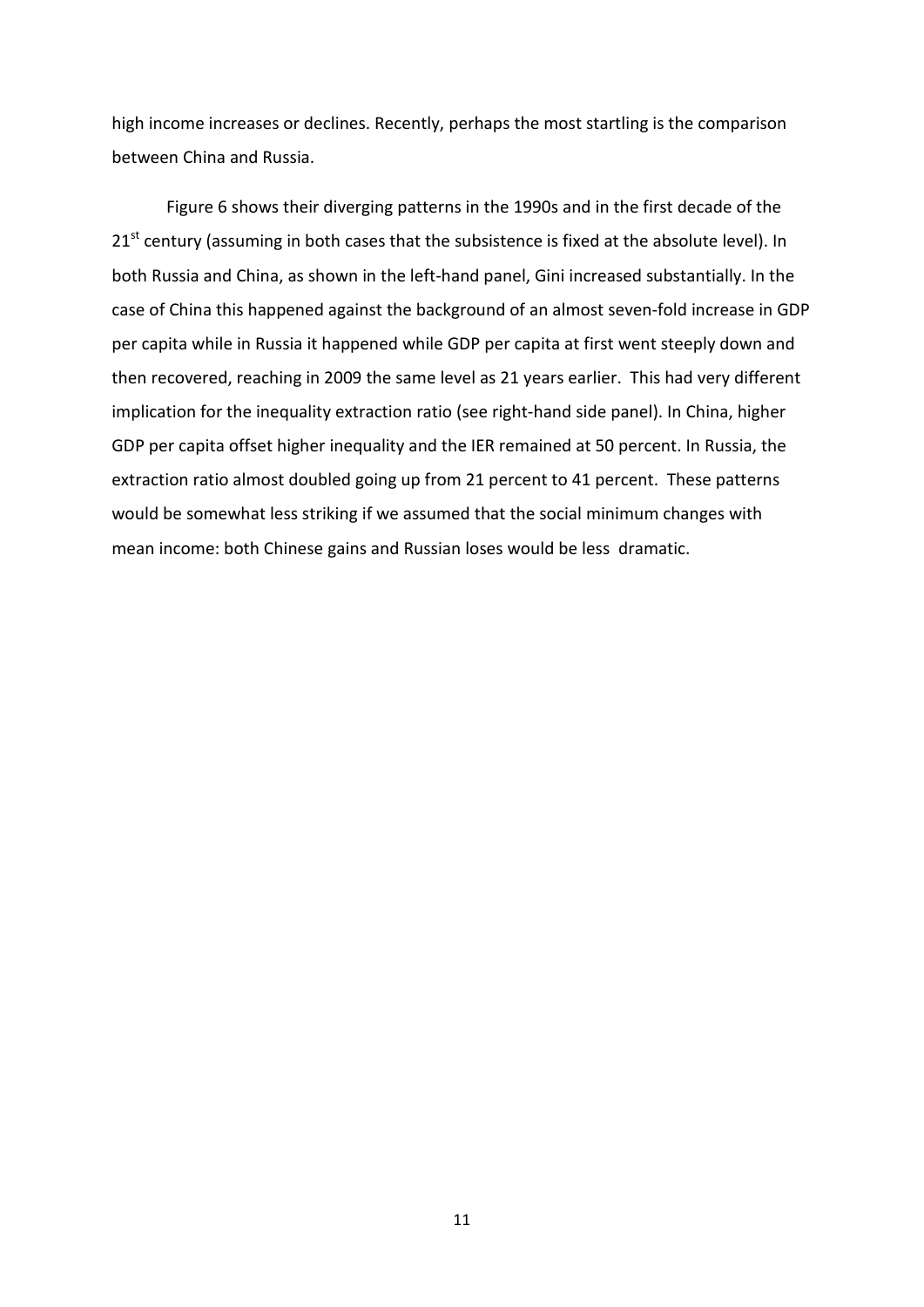#### Table 1. Historical inequality extraction ratios for England/United Kingdom and the United States, selected years

#### **England/United Kingdom**

| Year | Estimated<br>Gini | Estimated $\alpha$<br>(GDP per<br>capita/s) | Maximum Gini |              | Inequality extraction<br>ratio (in percent) |           |
|------|-------------------|---------------------------------------------|--------------|--------------|---------------------------------------------|-----------|
|      |                   |                                             | With s only  | with $b=0.5$ | With s                                      | with      |
|      |                   |                                             |              |              | only                                        | $b = 0.5$ |
| 1209 | 36.7              | 2.1                                         | 53.1         | 31.5         | 69                                          | 117       |
| 1688 | 45.0              | 4.7                                         | 78.8         | 54.0         | 57                                          | 83        |
| 1759 | 45.9              | 5.9                                         | 82.9         | 58.7         | 55                                          | 78        |
| 1801 | 51.5              | 6.7                                         | 85.0         | 61.3         | 61                                          | 84        |
| 1867 | 53.0              | 9.9                                         | 89.9         | 68.2         | 59                                          | 78        |
| 1964 | 33.6              | 31.9                                        | 96.9         | 82.2         | 35                                          | 41        |
| 1979 | 28.8              | 43.9                                        | 97.7         | 84.9         | 29                                          | 34        |
| 1991 | 35.9              | 53.9                                        | 98.1         | 86.4         | 37                                          | 42        |
| 2002 | 37.4              | 69.8                                        | 98.6         | 88.0         | 38                                          | 42        |
| 2007 | 37.1              | 78.8                                        | 98.7         | 88.7         | 38                                          | 42        |
| 2010 | 37.4              | 76.2                                        | 98.7         | 88.5         | 38                                          | 42        |

#### **United States**

| Country/year | Estimated<br>Gini | Estimated $\alpha$<br>(GDP per<br>capita/s) | Maximum Gini |              | Inequality extraction<br>ratio (in percent) |                   |
|--------------|-------------------|---------------------------------------------|--------------|--------------|---------------------------------------------|-------------------|
|              |                   |                                             | With s only  | with $b=0.5$ | With s                                      | with<br>$b = 0.5$ |
|              |                   |                                             |              |              | only                                        |                   |
| 1774         | 45.6              | 5.3                                         | 81.1         | 56.5         | 56                                          | 81                |
| 1860         | 53.0              | 7.3                                         | 86.2         | 62.9         | 62                                          | 84                |
| 1929         | 48.1              | 23.0                                        | 95.7         | 79.1         | 50                                          | 61                |
| 1935         | 47.2              | 18.2                                        | 94.5         | 76.6         | 50                                          | 62                |
| 1950         | 40.5              | 31.9                                        | 96.9         | 82.3         | 42                                          | 49                |
| 1967         | 39.7              | 47.8                                        | 98.0         | 85.5         | 41                                          | 46                |
| 1979         | 40.4              | 62.6                                        | 98.4         | 87.4         | 41                                          | 46                |
| 1991         | 42.8              | 76.2                                        | 98.7         | 88.5         | 43                                          | 48                |
| 2002         | 46.2              | 95.3                                        | 99.0         | 89.8         | 47                                          | 51                |
| 2007         | 46.3              | 104.5                                       | 99.0         | 90.2         | 47                                          | 51                |
| 2009         | 46.8              | 99.4                                        | 99.0         | 89.7         | 47                                          | 52                |

Sources: GDP per capita for both countries from Maddison (2007), expressed in 1990 PPPs. The subsistence minimum assumed \$PPP 300 in 1990 international prices.

UK Ginis: 1209-1801 from Milanovic, Lindert and Williamson (2011) based respectively on social tables drawn by Campbell (2007) for year 1209, Gregory King for 1688 [1696], Joseph Massie for 1759 [1760] and Patrick Colquhoun for 1801-3 [1806]. Data for 1867 calculated from Lindert and Williamson (1983) which are in turn based on social tables produced by Dudley Baxter [1869]. UK Ginis from 1967 onward from Luxembourg Income Study (income concept: disposable household per capita income across individuals).

US Ginis: 1774 and 1860 from Lindert and Williamson (2011). Period 1929-50 from Goldsmith et al (1954, fn. 4, p. 7). Gini after 1967 from US Census Bureau (2010). The US concept is gross household income across households.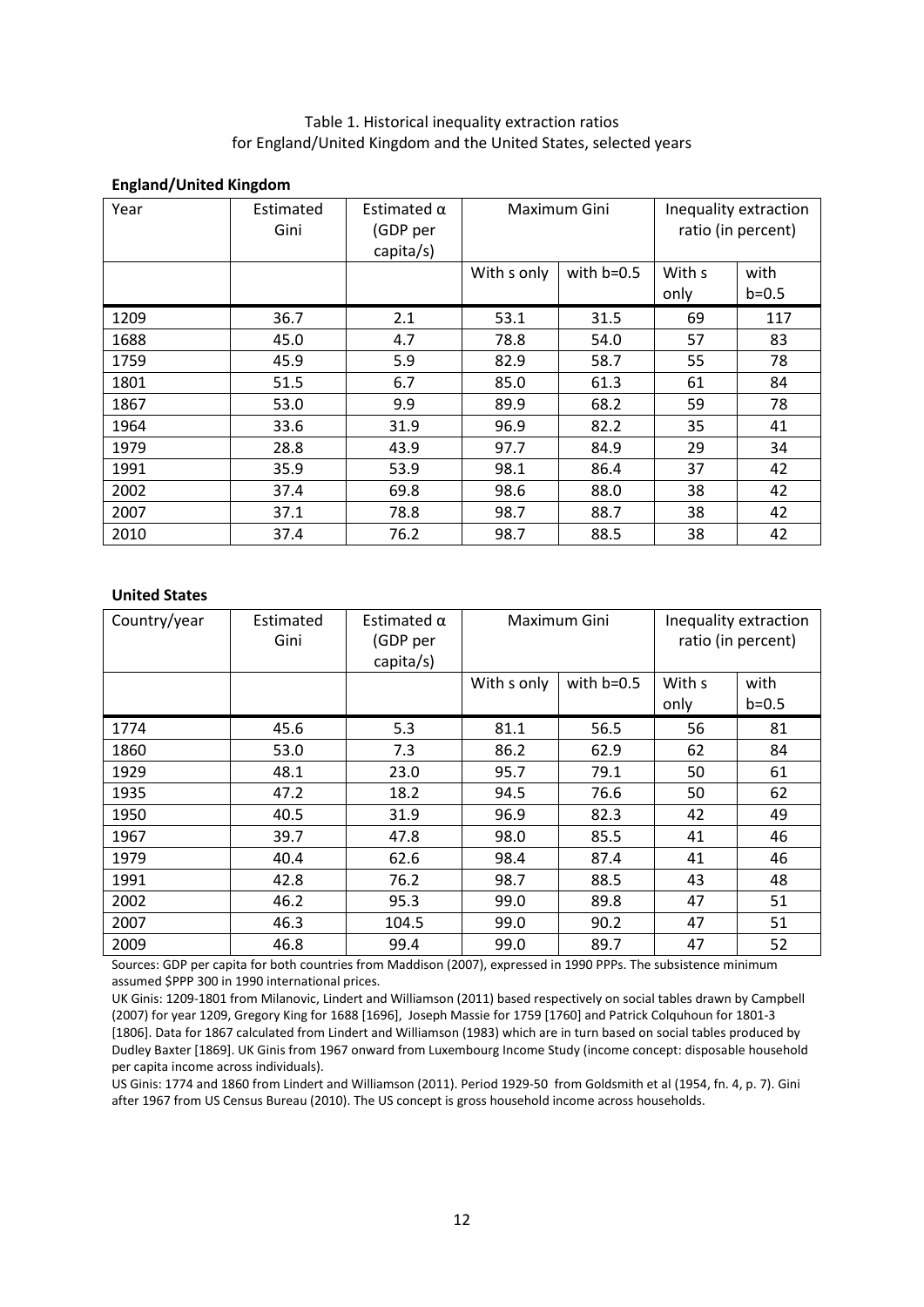

Source: See notes to Table 1.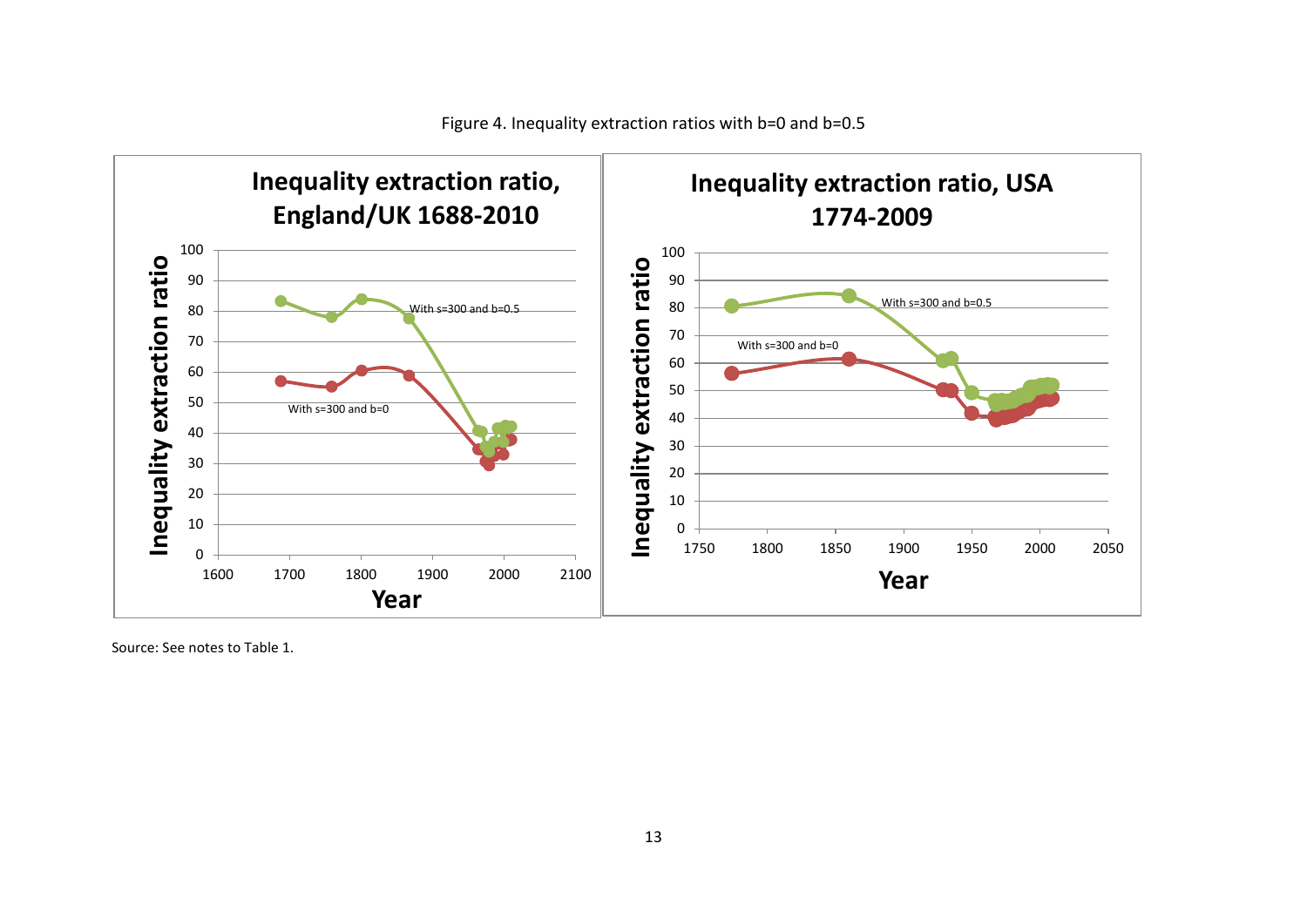



Source: See notes to Table 1.



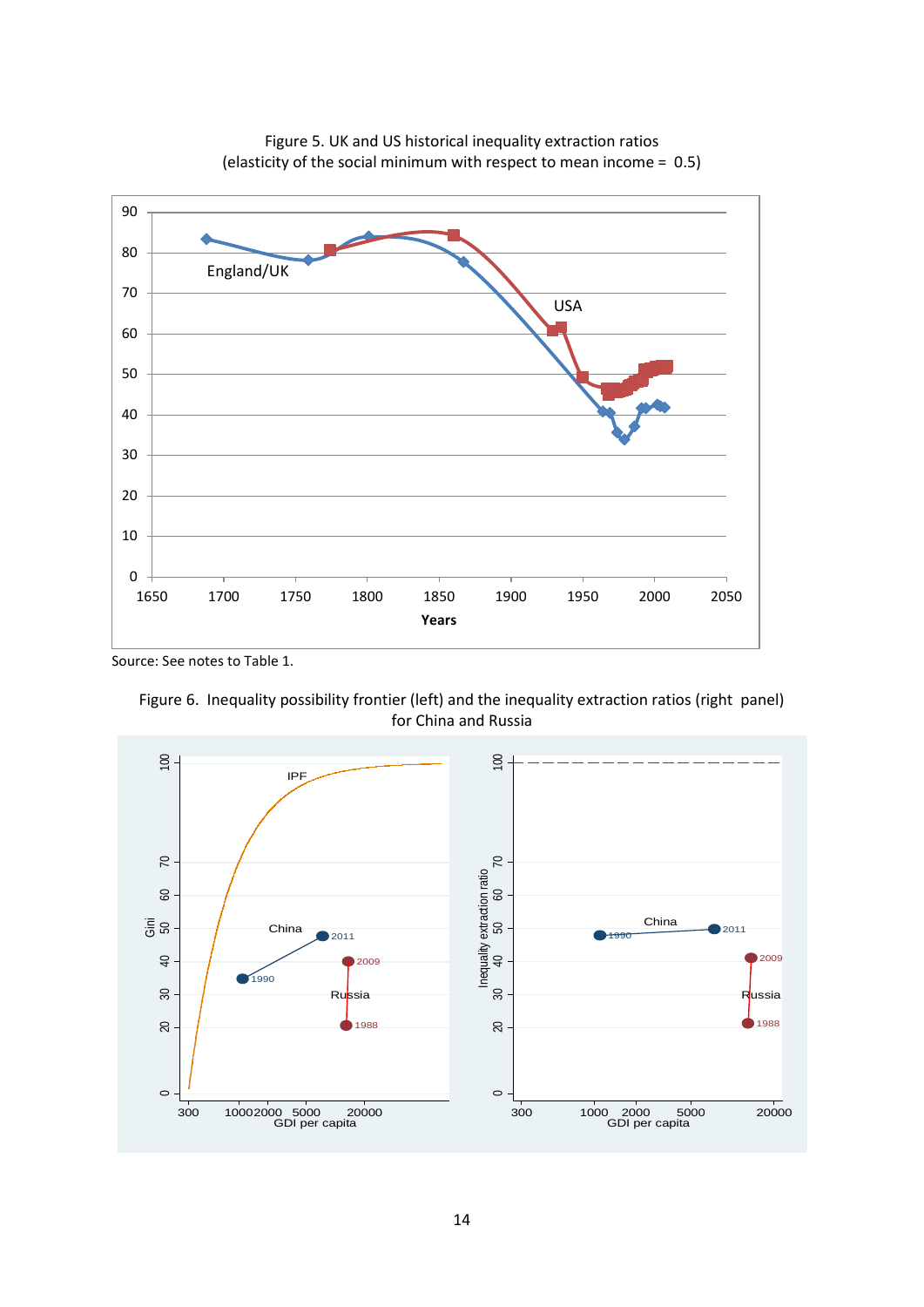Another way to look at the behavior of the inequality extraction ratio with a changing social minimum is to take the current actual social minima, find out what they implicitly imply about b, and calculate the inequality extraction ratio based on such "real" data (that is, without a prior assumption of a given elasticity). Take the United States in 2012. Its GDP per capita was \$43,000 and the federal poverty line for a four-member household was \$23,050. On a per capita basis, this gives a poverty line of \$5,762 per year. Assuming as before a physiological subsistence of \$300 per year, and plugging these actual values into (6), enables us to calculate the implicit elasticity b. It works out as 0.59. Figure 7 shows the inequality extraction ratio for the United States over the period 1965-2012 using this implicit observed elasticity of the social minimum with respect to real income. The pattern of the increase is the same as with b=0.5, but the level of the extraction ratio is higher. In 2012, it is about 3 points higher: 51 percent instead of 48 percent. Of course, in either case, the rise of the extraction ratio during the past 45 years was substantial.



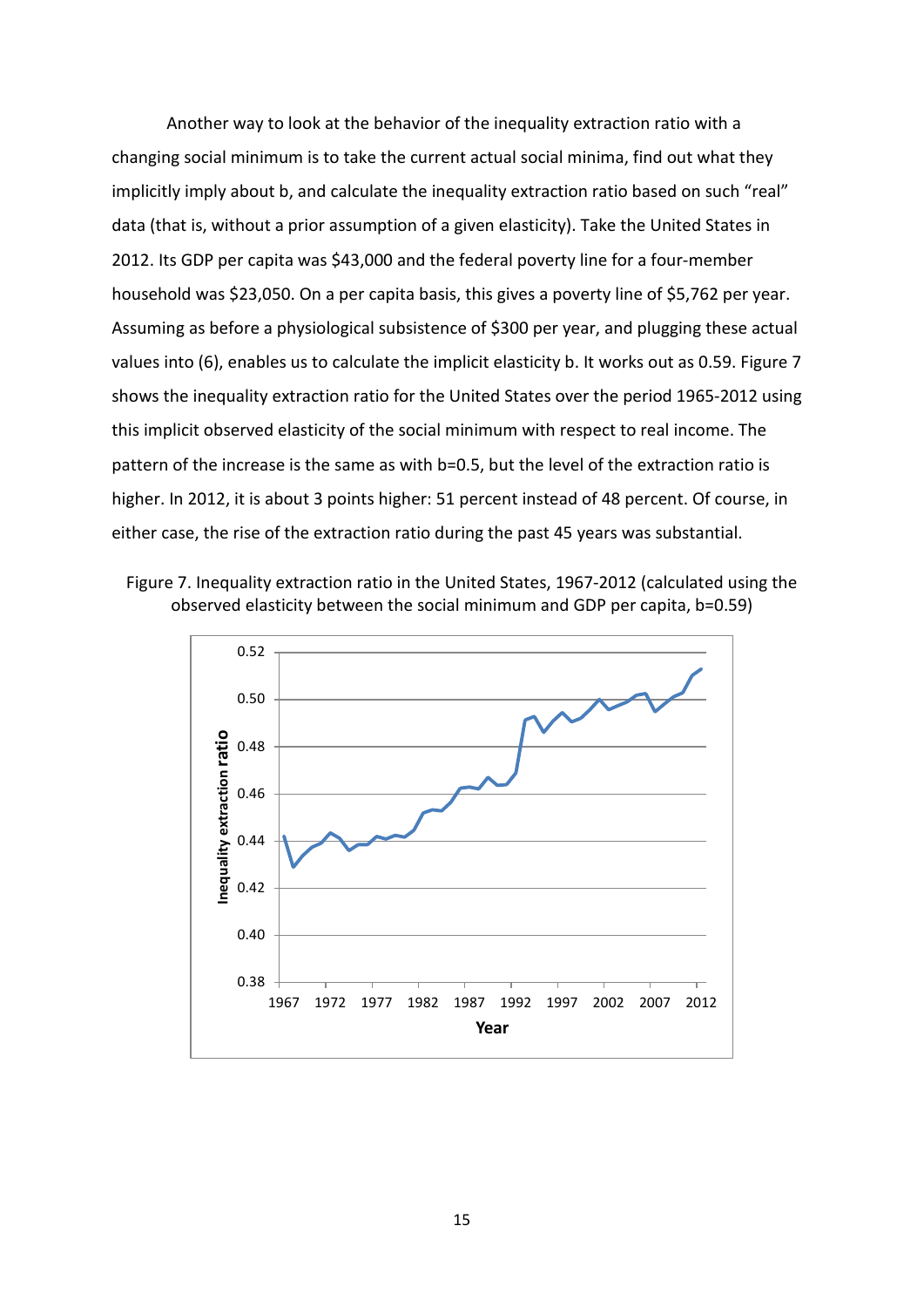#### **3. The Inequality Possibility Frontier with measures other than Gini**

So far the analysis has been conducted exclusively in terms of the Gini coefficient. It is around the Gini coefficient that we have created the inequality possibility frontier and the inequality extraction ratio, In other words, we had assumed throughout that inequality = Gini. But that of course is not true. Inequality can be measured by many other measures. The question can then be asked: Would our results remain if instead of Gini we used another measure of inequality? That implies re-expressing the entire framework (i.e., deriving IPF and IER) in terms of other inequality measures. We do this here for three measures: the two Theil indices, and the standard deviation of logs of incomes.

The first step is the derivation of the maxima for each of the measures and for  $different \alpha's$ , under the assumption that the subsistence is fixed in absolute amounts. Annex 1 shows the derivations of the inequality possibility frontier for Theil (0), Theil (1) or Theil's entropy measure, and the standard deviation of log of incomes.  $^{11}$  $^{11}$  $^{11}$  Table 2 shows the formulas, the range of each measure, and the final expression for the inequality possibility frontier. For both Theil (0) and the standard deviation of logs, the maximum feasible inequality is equal to  $\alpha$ , that is, is directly proportional to the mean income (expressed in multiples of subsistence). For Theil (1), there is no upper bound to the maximum and hence the Inequality Possibility Frontier cannot be defined.  $^{12}$  $^{12}$  $^{12}$ 

Figure 8 shows the Inequality Possibility Frontiers and the calculated Gini and Theil (0) coefficients for the same sample of pre-industrial economies. Two things stand out. First, results with Theil generally show colonies (full dots) at a greater distance from the Inequality Possibility Frontier than when we use Gini. The inequality extraction ratio, calculated across nine colonies in the sample is 90 percent with Gini and 55 percent with Theil. In other words, within the Theil framework, it would seem that the elites in colonies, while exploitative, have not nearly exhausted the entire surplus as implied by the Gini framework. Part of the reason may lie in the difference in sensitivities to various parts of

<span id="page-17-0"></span> $11$  Note that this measure of inequality (standard deviation of logs of incomes) is also a key functional parameter if incomes are lognormally distributed.

<span id="page-17-1"></span><sup>&</sup>lt;sup>12</sup> This is an interesting reversal: the range of Theil (0) coefficient is [0,  $\infty$ ) but the maximum Theil (0) and hence the IPF are well defined. On the other hand, the range of Theil (1) is [0, ln n] where is n=number of observations, but the maximum Theil (1) is not bounded from above and hence the IPF cannot be defined.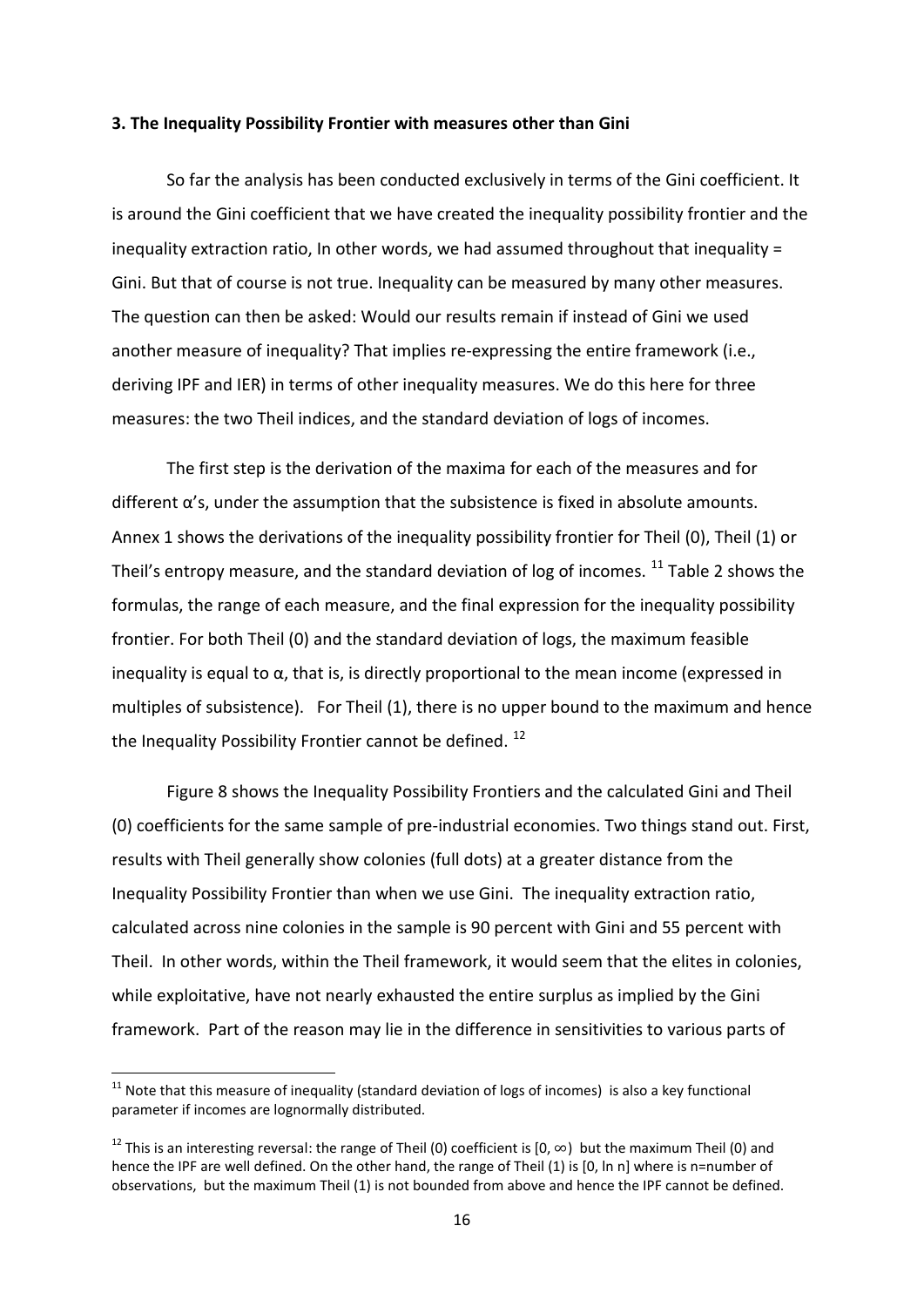the income distribution exhibited by the two measures. As is well-known, Theil is much more sensitive to extreme values, while Gini is most sensitive to the values around the mode. Since our data for pre-industrial economies are calculated from the social tables with a limited number of social classes, the top of the distribution is truncated, or more exactly "squeezed". The top is represented by the mean income of the richest class, not by the individual incomes of the richest individuals. Hence, Theil may tend to show much lower values than if we had more finely-grained (individual-level) data. The gap between the measured and maximum Theil may thus be overestimated.

Second, for high values of  $\alpha$  the distance of the calculated (actual) Theils from the Inequality Possibility Frontier is much greater than the analogous distance of the Gini. The reason is that the IPF within the Theil framework increases linearly in logs while within the Gini framework IPF is concave. Thus, for example, for countries with  $\alpha$ >4, the average IER using Gini is 66 percent; using Theil, it is less than half (30 percent).<sup>13</sup> But while the levels of IER calculated with Gini and with Theil differ, the correlation between the two IER measures is quite high: both the linear and rank correlations are 0.89.

In conclusion, Gini and Theil seem to rank countries according to their inequality extraction ratios very much alike: more "exploitative" countries will be deemed such by both approaches. But the implied levels of IER are significantly lower with Theil than with Gini. This, in turn, has implications on our view regarding how close to the inequality frontier were different societies. It also seems that, given the nature of social tables that are used to estimate pre-industrial inequalities, Gini would be more likely to capture inequality well, and in this case at least, it would be reasonable to prefer it to Theil.

 $\overline{\phantom{a}}$ 

<span id="page-18-0"></span><sup>&</sup>lt;sup>13</sup> There are 7 countries with  $α>4$ .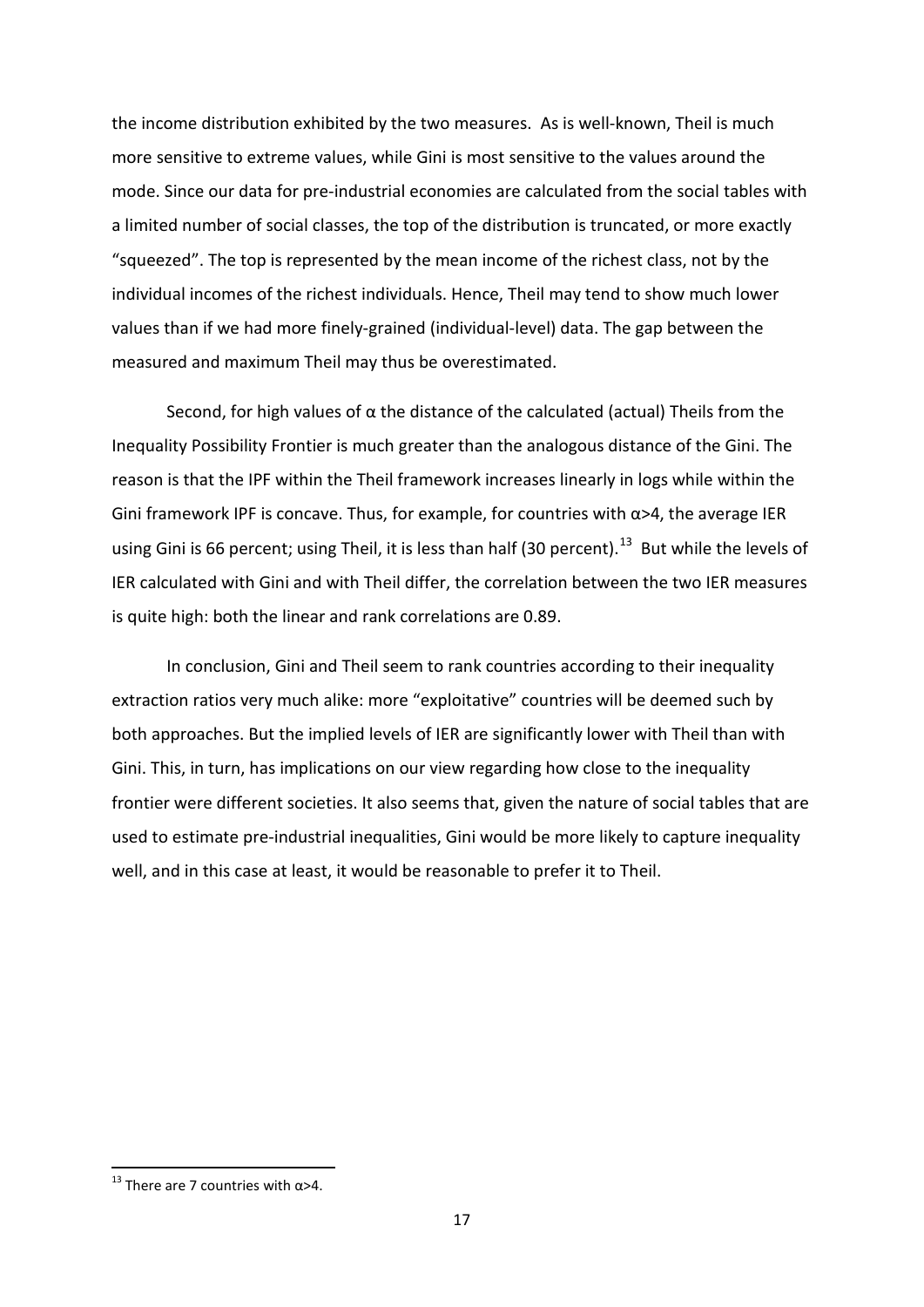| Table 2. Definitions of inequality measures and inequality possibility frontier for |
|-------------------------------------------------------------------------------------|
| Theil (0), Theil (1) and standard deviation of logs                                 |

|                                                         | Theil (0) or mean log<br>deviation                   | Theil (1) or entropy<br>index | Standard deviation of<br>logs                                                                               |
|---------------------------------------------------------|------------------------------------------------------|-------------------------------|-------------------------------------------------------------------------------------------------------------|
| Formula for<br>inequality<br>measure                    | $T(0) = \frac{1}{n} \sum_{i} \ln \frac{1/n}{v_i/mn}$ |                               | $T(1) = \frac{1}{n} \sum_{i} \frac{y_i}{m} \ln \frac{y_i}{m}$ $\sigma = \frac{1}{n} \sum_{i} (lny - lnm)^2$ |
| Range of the<br>measure                                 | 0 to infinity                                        | 0 to ln n                     | 0 to infinity                                                                                               |
| Inequality<br>possibility<br>frontier (with<br>s=given) | ln α                                                 | Infinity                      | Iη $α$                                                                                                      |

Figure 8. Actual (measured) inequality and inequality possibility frontier within Gini and Theil (0) frameworks



Note: Augmented sample of pre-industrial economies from Milanovic, Lindert and Williamson (2010).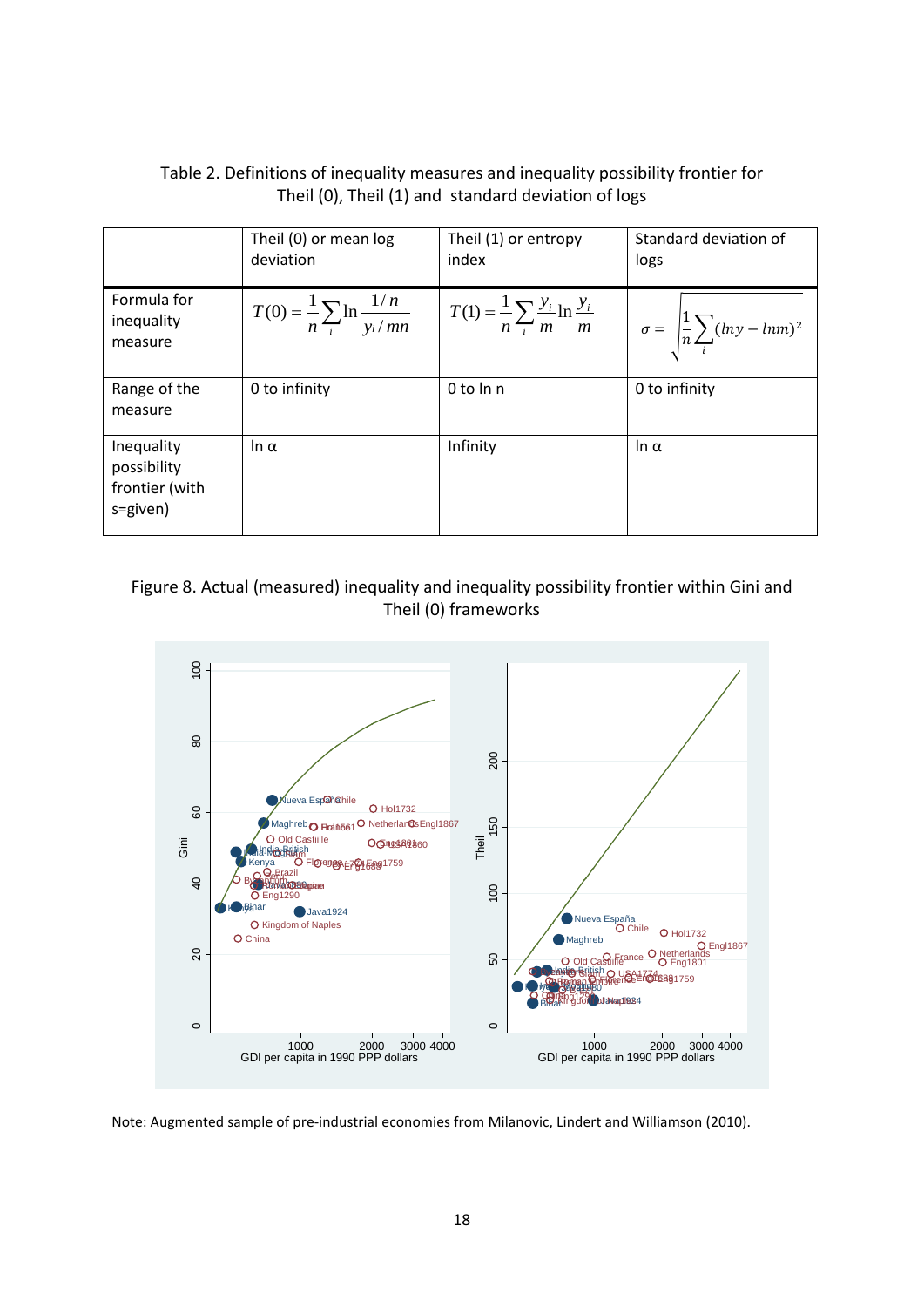Another way to check whether IERs calculated from Gini and Theil (0) behave similarly is to use the regression results from Milanovic, Lindert and Williamson (2007) derived within Gini-based framework and check if they "survive" when we use IERs based on Theil. MLW (2007) find, on the sample of 28 pre-industrial societies, that two variables are strongly associated with the level of inequality extraction: being a colony increases the IER by some 25 Gini points; countries that are more densely populated are associated with lower IER (an increase of 10 people per  $km^2$  reduces IER by 1.9 points).<sup>14</sup> As shown in Table 3, both variables remain highly statistically significant when the IER is calculated within the Theil framework.<sup>[15](#page-20-1)</sup> The absolute values of the coefficients are slightly different because the values of Theil indexes and Theil-based IERs differ from those of Gini and Gini-based IERs. But both approaches yield strikingly similar results. In other words, and this is very important, IER results (in this case at least) do not depend on whether we situate ourselves within the Gini or Theil framework.

|  |  | Table 3. Explaining the Inequality Extraction Ratio: |  |  |
|--|--|------------------------------------------------------|--|--|
|--|--|------------------------------------------------------|--|--|

dependent variable = measured inequality (Gini or Theil) / maximum feasible inequality (Gini or Theil)

|                                        | Gini-framework | <b>Theil-framework</b> |
|----------------------------------------|----------------|------------------------|
| GDP per capita (in ln)                 | 128.22         | 151.26                 |
|                                        | (0.34)         | (0.49)                 |
| Squared (ln) GDP per capita            | $-9.81$        | $-11.46$               |
|                                        | (0.32)         | (0.48)                 |
| Percent of urban population            | 0.31           | 0.21                   |
|                                        | (0.24)         | (0.65)                 |
| Population density per km <sup>2</sup> | $-0.19**$      | $-0.20**$              |
|                                        | (0.000)        | (0.001)                |
| Colony dummy                           | $26.61**$      | 24.18**                |
|                                        | (0.000)        | (0.002)                |
| Constant                               | $-344.46**$    | $-455.26$              |
|                                        | (0.46)         | (0.54)                 |
| Adjusted $R^2$ (F)                     | 0.67(12.1)     | 0.53(6.6)              |
| No. of observations                    | 28             | 28                     |

Note: \*\* Indicates statistical significance at less than 1%. *p*-values between brackets.

<span id="page-20-0"></span><sup>&</sup>lt;sup>14</sup> The finding regarding the role of population density is probably the most interesting because it lends itself to several interpretations (see MLW, 2007). The effect of colonies is rather expected.

<span id="page-20-1"></span><sup>&</sup>lt;sup>15</sup> In both cases, IERs are calculated under the assumption that the subsistence minimum is fixed in real terms at \$PPP 300 (in 1990 international dollars).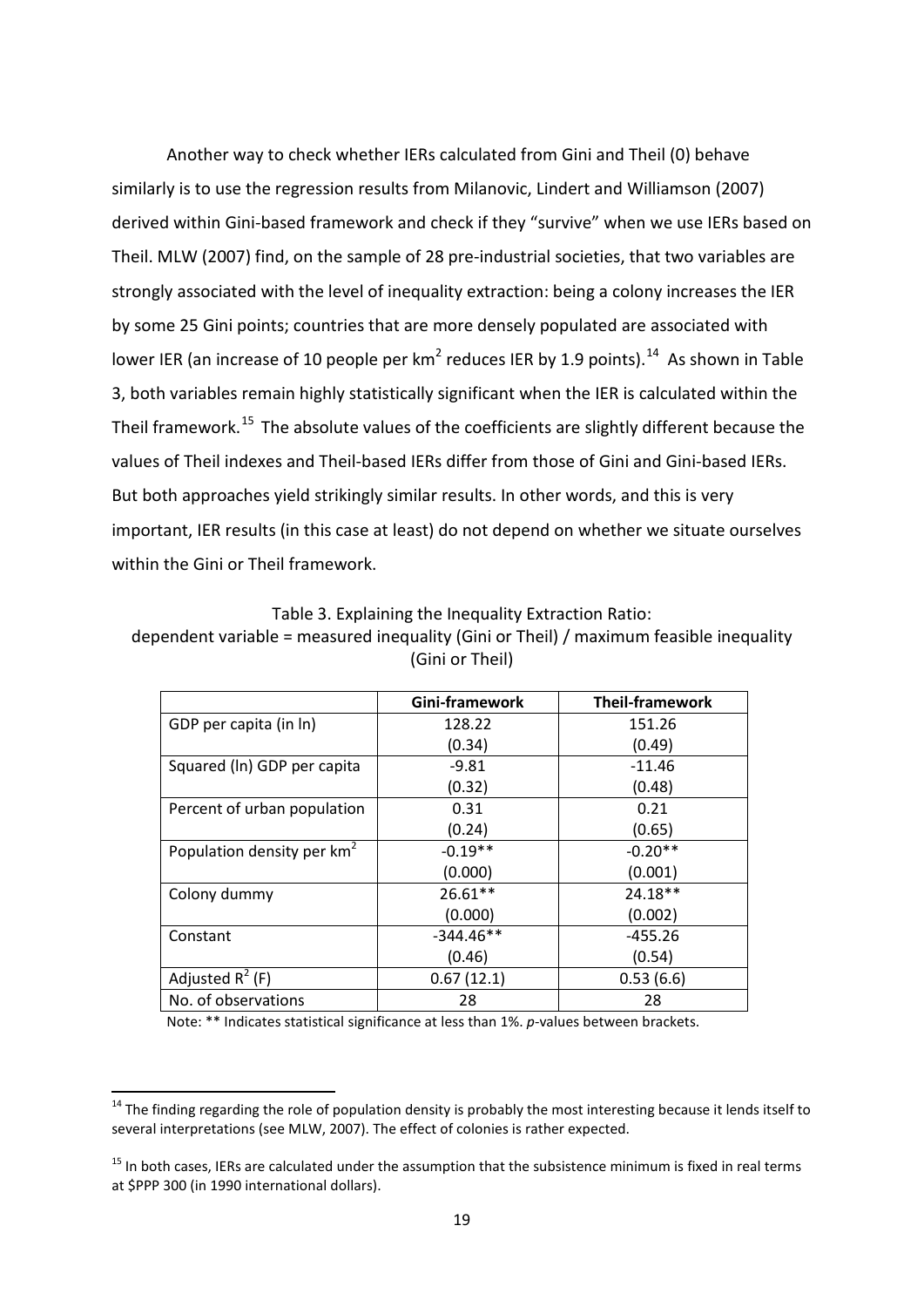#### **4. A contemporary application: Explaining conflict**

One of the ways to look at the contemporary relevance of the inequality extraction ratio is to study its potential role in one of the areas where, on an *a priori* grounds, it should matter, namely in the analysis of civil war and within-national conflict. As is well known, simple interpersonal inequality reflected in a Gini coefficient is seldom found to be a statistically significant determinant of conflict (see Collier and Hoeffler 2004; Collier, Hoeffler and Rohner 2008, p. 16; and review in Sambanis 2004) . This leads to a somewhat bizarre and counter-intuitive conclusion that inequality is not associated with conflict. More recently, other types of inequalities, most notably horizontal, that is, inequality in average incomes between groups, have gained prominence (Stewart 2000; Østby 2008; Cederman, Weidmann and Gleditsch, 2011). While in principle such inequality may be thought related to conflicts in multi-ethnic or multi-religious societies, it cannot capture inequality in societies that are homogeneous along these dimensions. For example, the civil war waged by the Khmer Rouge in Cambodia was dominantly politically-driven, not ethnic. So were the Great Leap Forward, the first civil war in Angola between the government and UNITA and a number of conflicts in Argentina and Colombia.

The inequality extraction ratio, by capturing how close to the frontier is actual inequality, conveys the information about the relative "rapaciousness" of the elite and combines in its formulation two aspects that are often found important for the explanation of civil conflict: the average level of development of a country (its GDP per capita) and its income distribution. To check the role of IER, we use a very detailed database on civil war created by Nicholas Sambanis (Sambanis and Schulhofer-Wohl, 2009). The database covers 151 conflicts in 70 countries over the period 1945-2002. This is probably the most complete data base of civil conflict: it treats as distinct the conflicts that might have overlapped in a given country over the same time period but were motivated by different reasons and had different actors; it includes the data on the duration of each conflict and its estimated casualties. Here we consider the role of IER in "explaining" the number of years of conflict per country and the overall casualty rate in the period 1960-2002. We exclude the pre-1960s conflicts that were often driven by the decolonization movement and whose determinants differed from those of the post-1960s conflicts.

20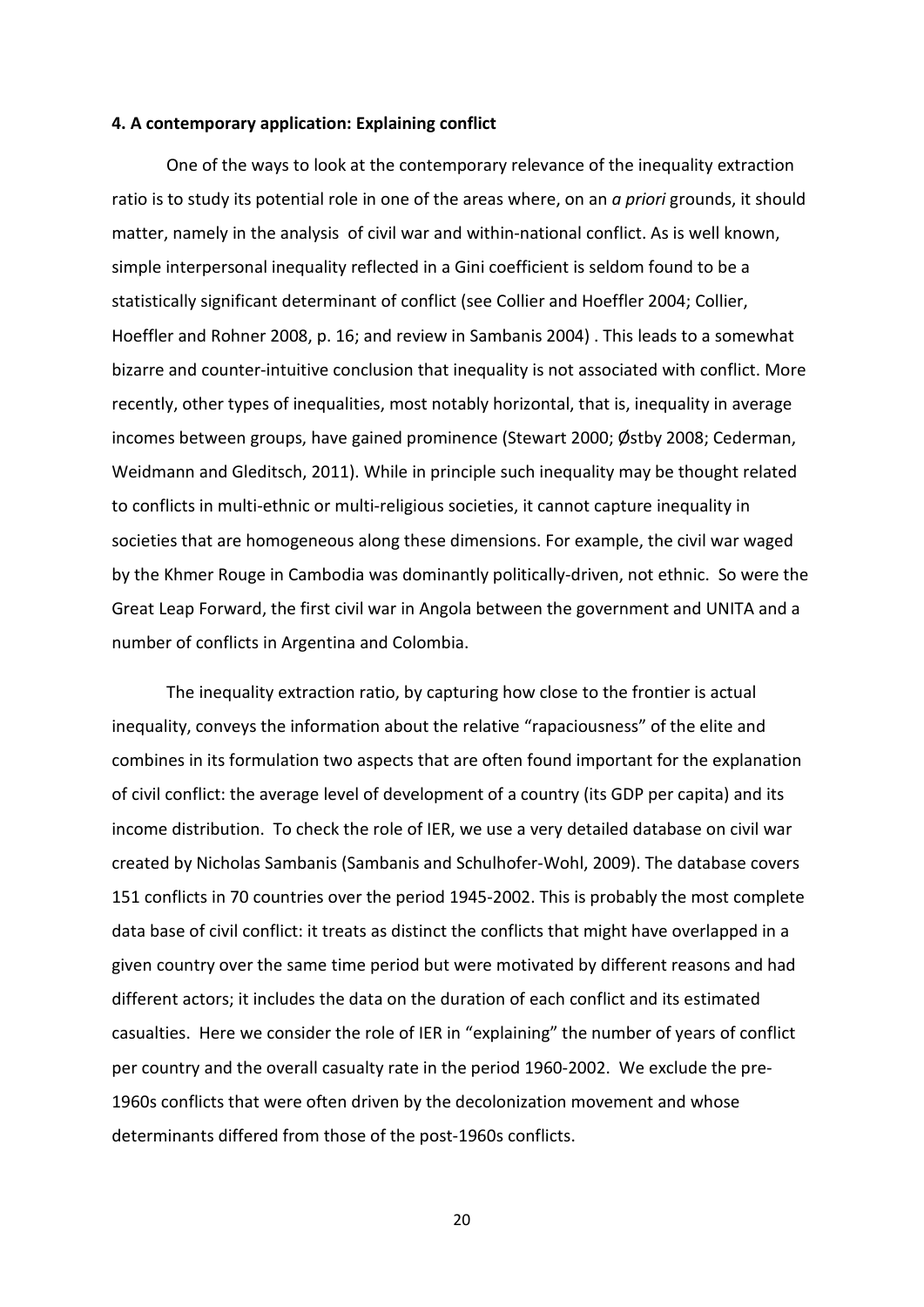The results are shown in Table 4. The regression is run across countries with the dependent variable summing or averaging the conflict outcomes for the period 1960-2002. The years of war variable shows the total number of years of civil war (with a year coded as being a "civil war year" even if conflict lasted only one month). The variable has, unsurprisingly, a mode at 0 with 116 countries (out of the sample of 185 countries) not experiencing civil conflict. The maximum value is 41 years for the Philippines and Colombia. The other dependent variable, the casualty rate, is the ratio between total estimated casualties from civil war(s) divided by the average population size during the 1960-2002 period. The casualty rate is obviously 0 for countries without civil wars, and its maximum value is 23 percent in Cambodia followed by 8.4 percent in Angola and 8 percent in Afghanistan. Even when we exclude countries with a zero casualty rate, the density function is heavily skewed to the right and is strongly "bunched" around very small (less than 1 percent) values (see Figure 9).

The distribution of the inequality extraction ratio in countries with no civil conflict and those with at least one conflict is shown in Figure 10. The latter distribution is shifted to the right, with a higher mean and median. In countries without conflict, the mean extraction ratio is 41.3 percent and the median 36.9 percent; in countries with civil conflict, the mean is 50.6 percent and the median 48.1 percent.<sup>[16](#page-22-0)</sup> Equality of the means and medians is rejected at less than 1% level. So is the equality of the two distributions by the Smirnov-Kolmogorov test.

 $\overline{\phantom{a}}$ 

<span id="page-22-0"></span><sup>&</sup>lt;sup>16</sup> The standard deviations however are very close: 14.4 and 14.8 percent.  $\chi^2$  test accepts their equality.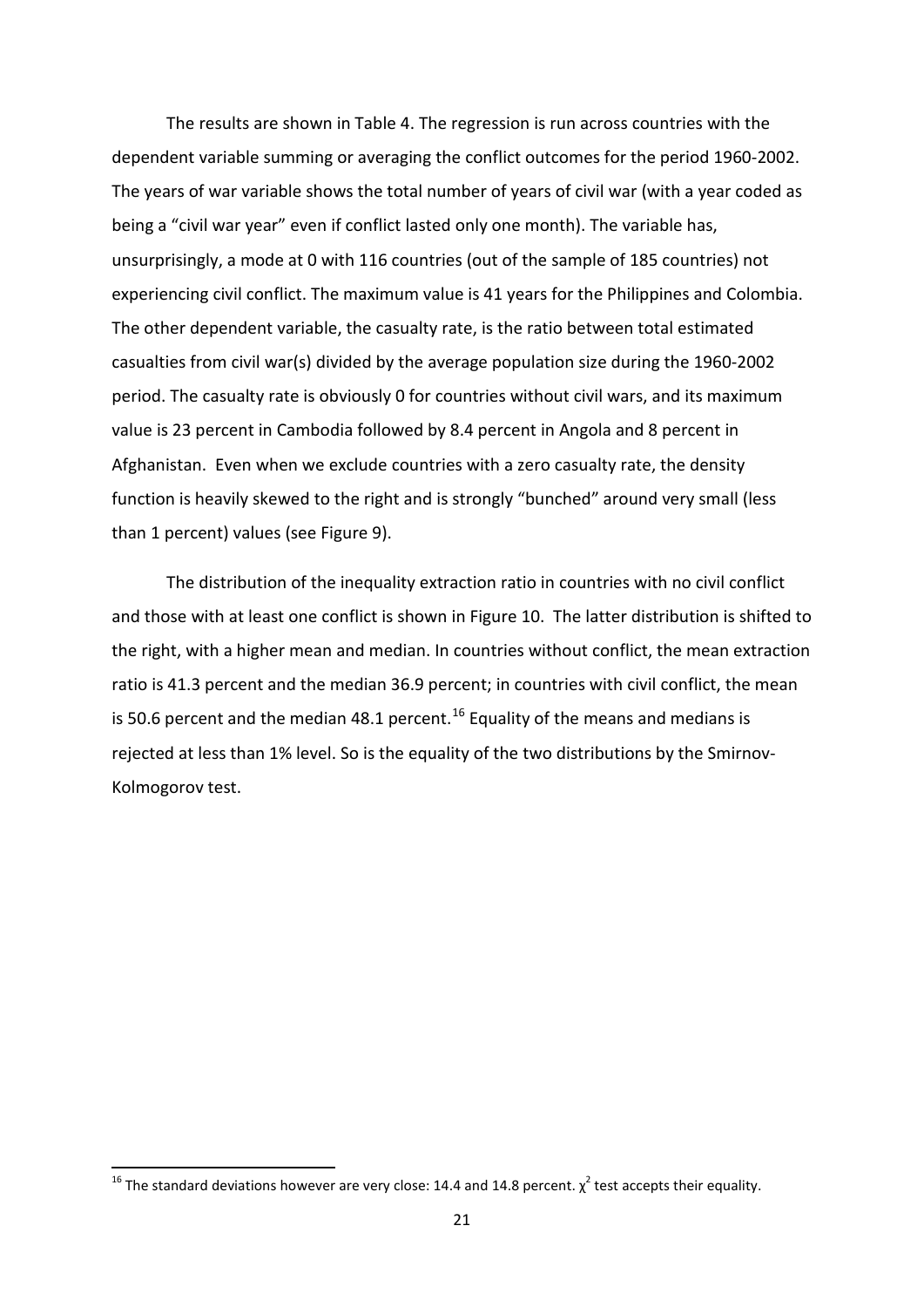

Figure 9. Distribution of the casualty rate from civil conflict over the period 1960-2002

Note: Casualty rate = total number of dead over 1960-2002 divided by the average population over the same period (in percent).



Figure 10. Distribution of the inequality extraction ratio in countries with no civil conflict and in countries with a positive number of civil conflicts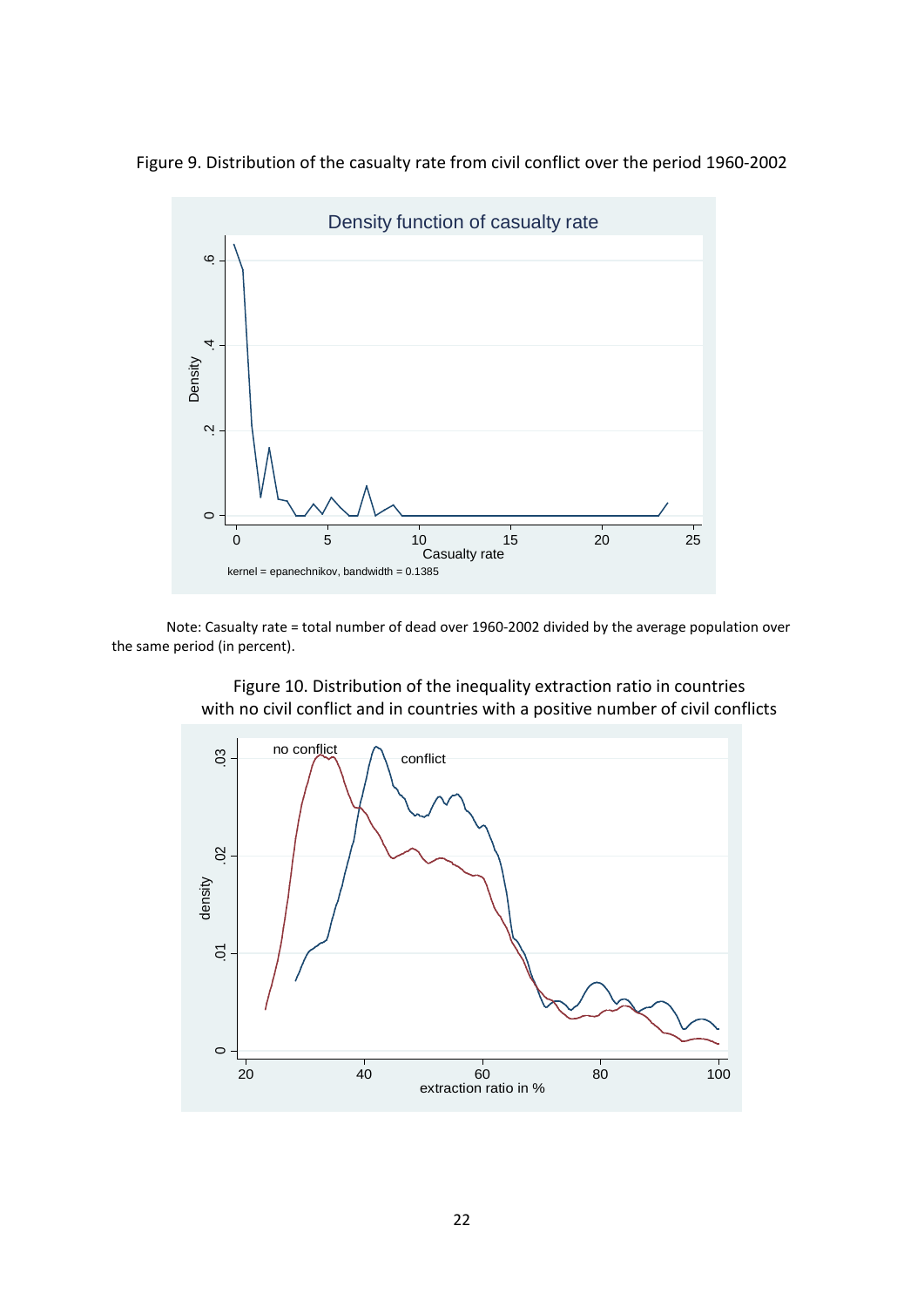As shown in Table 4, the introduction of IER to replace both GDP per capita and Gini does not reduce the explanatory power of the models.<sup>17</sup> The inequality extraction ratio is positively related to the civil war variables, and for the number of years of civil war, it is statistically highly significant. If we compare IER with Gini only, in both instances, IER outperforms Gini. While in the explanation of the casualty rate, the IER is not statistically significant, its sign is positive while Gini is marginally negative. For the duration of conflict, the difference is small: both are significant, but IER is significant at a lower *p*-level. In interpreting the role of IER, we conclude that a ten percentage point increase in IER is associated with, on average, an additional 0.2 years (2.4 months) of civil war, and with 0.12 percent increase in the overall casualty rate. Finally, we note that, as expected, ethnolinguistic fractionalization is strongly correlated with both duration of civil wars and casualty rates, while the effect of democracy is rather ambiguous: it is negatively associated with casualty rates but positively with years of conflict.

|                       | Number of years of civil war |           | Overall casualty rate (In) |            |
|-----------------------|------------------------------|-----------|----------------------------|------------|
| GDP per capita (ln)   | $-0.665**$                   |           | $-0.322$                   |            |
|                       | (0.000)                      |           | (0.073)                    |            |
| Gini (in %)           | $0.010*$                     |           | $-0.0001$                  |            |
|                       | (0.013)                      |           | (0.994)                    |            |
| Inequality extraction |                              | $0.020**$ |                            | 0.012      |
| ratio (in %)          |                              | (0.000)   |                            | (0.192)    |
| Democracy (Polity     | $0.148**$                    | $0.027*$  | $-0.772$                   | $-0.133**$ |
| measure)              | (0.000)                      | (0.036)   | (0.176)                    | (0.002)    |
| Ethno-linguistic      | $3.661**$                    | 3.398**   | $8.193**$                  | $8.262**$  |
| fractionalization     | (0.000)                      | (0.000)   | (0.000)                    | (0.000)    |
| Constant              | 5.595**                      | 0.180     | $-0.794$                   | $-3.822**$ |
|                       | (0.000)                      | (0.228)   | (0.633)                    | (0.000)    |
| $R^2$ or pseudo $R^2$ | 0.32                         | 0.25      | 0.38                       | 0.38       |
| Number of             | 143                          | 143       | 143                        | 143        |
| observations          |                              |           |                            |            |

Table 4. Regressing civil war related variables

Note: For number of years of civil war we use Poisson regressions. When transforming the casualty rate into logs, 0 casualty rate is treated as 0.01. IER is expressed in percentage points (G/G\* times 100); so is Gini. Democracy is measured by the democracy variable from PolityIV database. It ranges from 0 (absence of democracy) to 10 (full democracy). All explanatory variables are 1960-2002 country averages. \*\* (\*) Indicates statistical significance at less than 1% (5%). *p*-values between brackets.

 $\overline{\phantom{a}}$ 

<span id="page-24-0"></span><sup>&</sup>lt;sup>17</sup> Both Gini and the IER are expressed in percentages which facilitates the comparison between the two.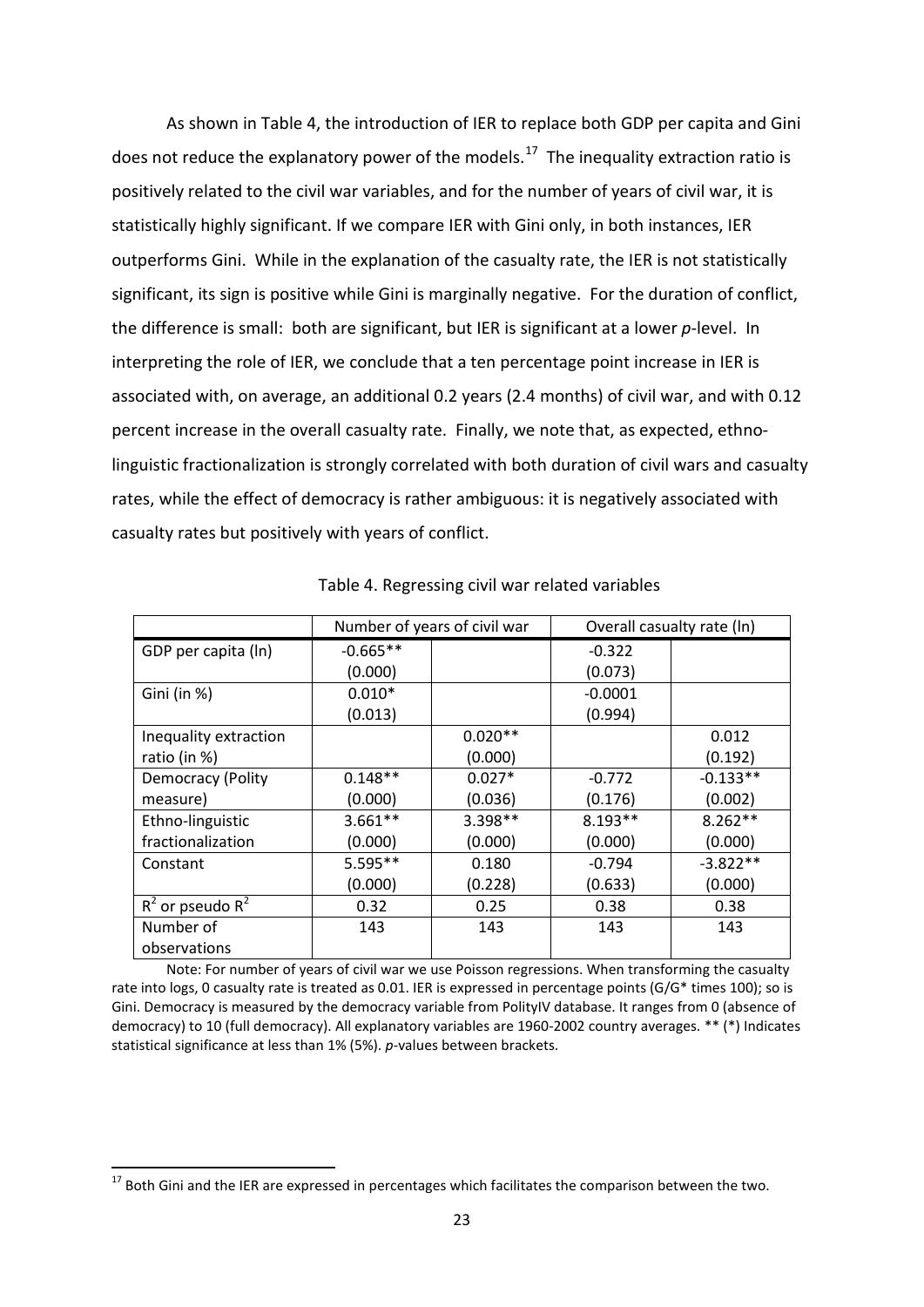#### **5. Summary and conclusions**

The paper had two key objectives: to extend the methodological work done on the inequality possibility frontier by allowing for a flexible social minimum that changes with the increase in the average income of a society, and to derive the inequality possibility frontier and the inequality extraction ratio for other inequality measures than Gini.

The inclusion of an income-flexible social minimum makes the surplus, at any average income level, less than if the subsistence is entirely physiologically determined. The IPF thus shifts downward, and the IER becomes greater. The difference between the two IERs is particularly marked in the past when the average incomes were much lower. Thus, over the  $18^{th}$  and  $19^{th}$  centuries, the inequality extraction ratios in the UK and the United States, calculated using a social minimum that increases modestly with the average income (b=0.5), in percent, were in the 80's. They were much lower, in the 60's, when calculated with a simple physiological minimum. The political implication of the finding is that, once the elite had to concede an increase in living standards of the poor as the economy got richer, it was quite efficient or ruthless in maximizing inequality to a very high degree. This is however different from the present-day situation. Using the observed elasticity of the social minimum with respect to the mean income in the United States of 0.59, the IER, despite its recent increase, turns out to be just above 50 percent.

The use of other inequality measures, like Theil, in the IPF framework is both feasible (although Theil's entropy measure cannot be used since its maximum is not bounded from above) and consistent with the results obtained within the Gini framework. We thus find that using either Theil (0) or Gini does not make any difference in our conclusion that, among pre-industrial economies, colonies were significantly more "exploitative" while densely populated countries were significantly less. This finding has political implications too. If more densely populated countries were less unequal, was it because they somehow escaped the Malthusian trap, and then the populace by its sheer multitude presented enough of a threat to those in power to deter them from a more exploitative behavior? It is a question that needs further research, perhaps leading to results that may prove important for explaining countries' historical inequality and growth trajectories.

24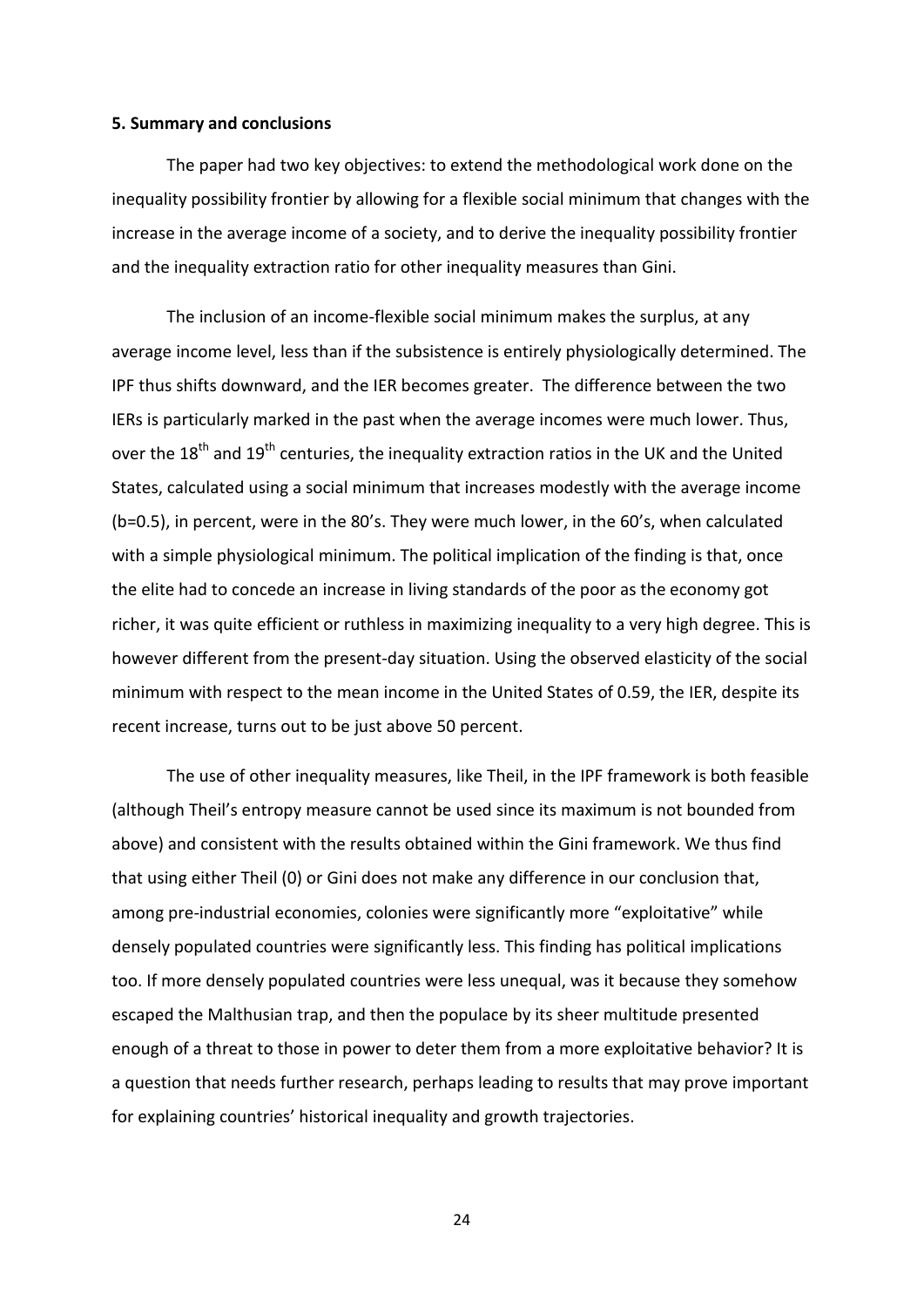The usefulness of the IPF approach was also illustrated on the contemporary example of factors associated with civil conflict. We find that IER can successfully replace GDP per capita and Gini in such explanations without reducing the explanatory power of the models. In other words, instead of an elusive role of the Gini coefficient in explaining civil conflict, we argue that the extraction ratio brings inequality (albeit formulated somewhat differently) back to the center stage.

For the IPF framework to prove valuable, further work will have to assess its empirical relevance. We need to know much more about whether the inequality extraction ratio can be usefully deployed to answer historical questions and to address the role of inequality today, particularly in poorer societies, where the Inequality Possibility Frontier is more binding.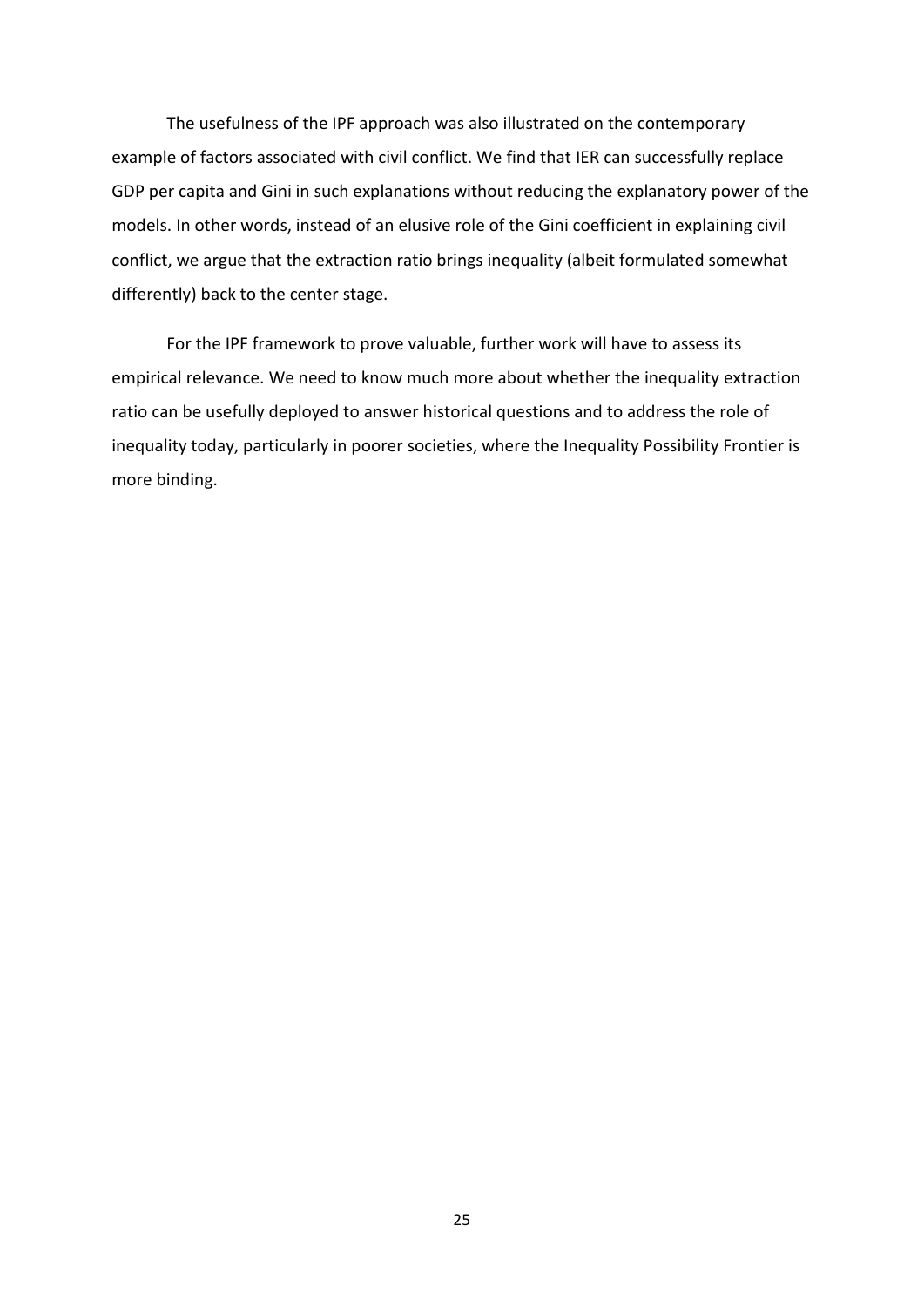#### **REFERENCES**

Bruce Campbell (2007), "Benchmarking Medieval Economic Development: England, Wales, Scotland and Ireland c. 1209", *Economic History Review*, 2007, p. 1-50; Table 17, p. 45.

Lars-Erik Cederman, Nils Weidmann and Kristian-Skrede Gleditsch (2011), "Horizontal Inequalities and Ethnonationalist Civil War: A Global Comparison", *American Political Science Review* 105 (3), pp. 478-495.

Shaohua Chen and Martin Ravallion (2013), "More Relatively-poor People in a Less Absolutely-poor World", Fifth Ruggles Lecture for the International Association for Research in Income and Wealth, *Review of Income and Wealth*, March 2013, pp. 1-28.

Paul Collier and Anke Hoeffler (2004) ["Greed and Grievance in Civil War",](http://www.econ.nyu.edu/user/debraj/Courses/Readings/CollierHoeffler.pdf) *Oxford Economic Papers*. 56(4): 563-595, p. 577.

Paul Collier, Anke Hoeffler and Dominic Rohner (2006), "Beyond Greed and Grievance: Feasibility and Civil war", CSAE Oxford, Working Paper 2006/10, August. Available at http[://www.csae.ox.ac.uk/workingpapers/pdfs/2006](http://www.csae.ox.ac.uk/workingpapers/pdfs/2006-10text.pdf)-10text.pdf (accessed February 16, 2013).

Fearon, J.D. and Laitin, D.D. (2003). "Ethnicity, Insurgency, and Civil War", *American Political Science Review* 97(1): 75–90; Collier, Hoeffler and Rohner (2008)

Robert Flik and Bernard van Praag (1991), "Subjective Poverty Line Definitions", *De Economist*, vol. 139, No. 3, 1991, pp. 311-331.

Selma Goldsmith, George Jaszi, Hyman Kaitz and Maurice Liebenberg (1954), "Size Distribution of Income since the Mid-thirties", *Review of Economics and Statistics*, vol. XXXVI, No. 1, February.

Peter Lindert and Jeffrey Williamson (1983), "Reinterpreting Britain's Social Tables, 1688- 1913", *Explorations in Economic History*, vol. 20, pp. 94-109.

Peter Lindert and Jeffrey Williamson (2011), "American Incomes Before and After the Revolution", National Bureau of Economic Research Working Paper No. 17211. Available at <http://gpih.ucdavis.edu/files/w17211.pdf> (accessed February 5, 2013).

Angus Maddison (2007), *Contours of the World Economy, 1-2030: Essays in Macro-economic History*, Oxford: Oxford University Press. Data available at <http://www.ggdc.net/maddison/oriindex.htm> (accessed February 16, 2013).

Branko Milanovic, Peter Lindert and Jeffrey Williamson (2011), "Pre-industrial Inequality", *Economic Journal*, March 2011, pp. 255-272.

Branko Milanovic (2006), "An Estimate of Average Income and Inequality in Byzantium Around Year 1000", *Review of Income and Wealth*, No. 3, September, pp. 449-470.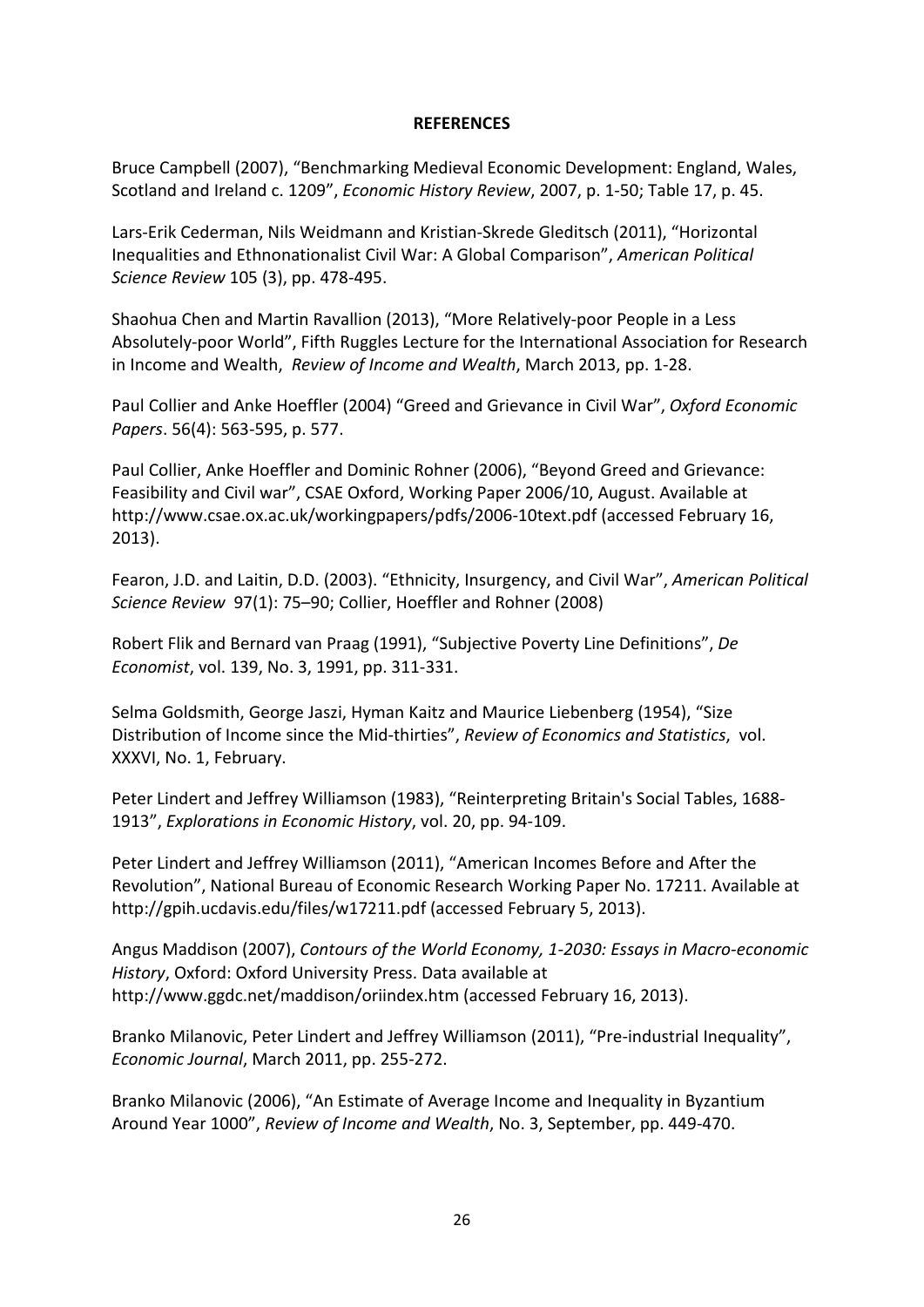Branko Milanovic, Peter Lindert and Jeffrey Williamson (2007), "Measuring Ancient Inequality", World Bank Policy Research Working Paper No. 4412, November 2007.

Steven Nafziger and Peter Lindert (2012), "Russian Inequality on the Eve of Revolution", National Bureau of Economic Research Working Paper No. 18383, September. Available at [http://papers.ssrn.com/sol3/papers.cfm?abstract\\_id=2147094](http://papers.ssrn.com/sol3/papers.cfm?abstract_id=2147094) (accessed February 5, 2013).

Bernard van Praag and Robert J. Flik (1992), "Subjective Poverty", Foundation for Economic Research, Rotterdam, Research Institute for Population Economics. Final report in the framework of European Eurostat Project "Enhancement of family budget surveys to derive statistical data on least privileged groups."

Gudrun Østby (2008), "Polarization, Horizontal Inequalities and Civil Conflict", *Journal of Peace Research* 45(2), pp. 143-162.

Martin Ravallion (2012), "Benchmarking Global Poverty Reduction", World Bank Policy Research Working Paper No. 4703, September.

Nicholas Sambanis, "Poverty and the Organization of Political Violence: A Review and Some Conjectures." In Susan M. Collins and Carol Graham, eds., *Brookings Trade Forum 200*4. Washington, DC: Brookings Institution, 2005, pp. 165-222.

Nicholas Sambanis and Jonah Schulhofer-Wohl (2009). "What's In A Line? Is Partition the Solution to Civil War?". *International Security*, 34 (2): 82-118.

Frances Stewart (2000), "Crisis Prevention: Tackling Horizontal Inequalities", *Oxford Development Studies* 28(3), pp. 245-62.

US Census Bureau (2010) "Income, Poverty and Health Insurance Coverage in the United States:2009", September 2010.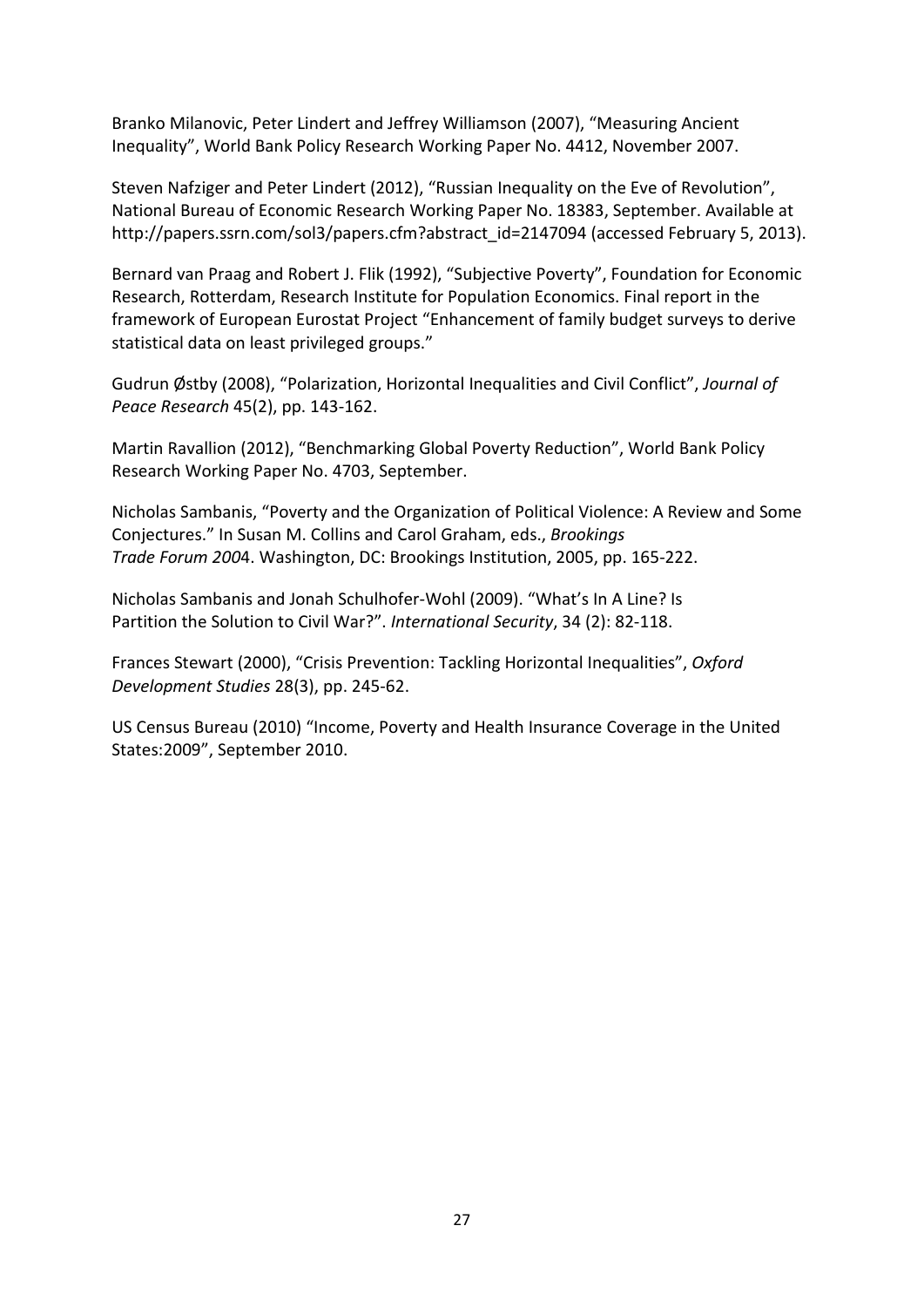#### **Annex 1. Derivation of the Inequality Possibility Frontier for three other measures of inequality**

A. Derivation of the maximum Theil (Theil 0, or mean log deviation) for a given  $\alpha$ 

(1) 
$$
T^*(0) = \frac{1}{n} \sum_{i} \ln \frac{1/n}{y_i/mn}
$$

Where n = total population, m = mean income,  $y_i$  = income of *i*-th individual. There are two groups of people:  $n(1-\epsilon)$  people with y=s, another group of ε people with income  $y<sub>h</sub>$ 

$$
(2) \ \ y_h = \frac{nm - n(1 - \varepsilon)s}{\varepsilon n} = \frac{nm - ns + n\varepsilon s}{\varepsilon n} = \frac{m - s + \varepsilon s}{\varepsilon}
$$

Substitute (2) into (1)

$$
T^* = \frac{n(1-\varepsilon)}{n} \ln \frac{1/n}{s/mn} + \frac{\varepsilon n}{n} \ln \frac{1/n}{\frac{m-s+\varepsilon s}{\varepsilon}} = (1-\varepsilon) \ln \frac{mn}{sn} + \varepsilon \ln \frac{mn\varepsilon}{n(m-s+\varepsilon s)}
$$

$$
T^* = (1 - \varepsilon) \ln \alpha + \varepsilon \ln \frac{m\varepsilon}{m - s + \varepsilon s} = (1 - \varepsilon) \ln \alpha + \varepsilon \ln \frac{\alpha s \varepsilon}{\alpha s - s + \varepsilon s} = (1 - \varepsilon) \ln \alpha + \varepsilon \ln \frac{\alpha \varepsilon}{\alpha - 1 + \varepsilon}
$$
  

$$
\lim_{\varepsilon \to 0} T^* = \ln \alpha + \varepsilon \ln \frac{\alpha \varepsilon}{\alpha - 1 + \varepsilon}
$$

The latter expression tends to 0 x -∞. Transform so that it can be solved by L'Hôpital's rule

$$
(3) \frac{\ln \frac{\alpha \varepsilon}{\alpha - 1 + \varepsilon}}{\frac{1}{\varepsilon}} = \frac{\left\{ \frac{\alpha}{\alpha - 1 + \varepsilon} - \frac{\alpha \varepsilon}{\left[ \alpha - 1 + \varepsilon \right] \right\}^2} \right\} \frac{\alpha - 1 + \varepsilon}{\alpha \varepsilon}}{\frac{-1}{\varepsilon^2}} = \frac{\frac{\alpha A - \alpha \varepsilon}{A^2} \frac{A}{\alpha \varepsilon}}{\frac{-1}{\varepsilon^2}} = \frac{-(A - \varepsilon)\varepsilon}{A}
$$

where A =  $\alpha$  – 1 +  $\varepsilon$ 

When  $\epsilon \rightarrow 0$ ,  $A \rightarrow \alpha -1$ .

When  $\varepsilon \rightarrow 0$ , then the whole expression tends to  $\frac{(\alpha - 1)\sigma}{\sigma} = -\varepsilon = 0$  $\frac{-(\alpha-1)\varepsilon}{(\alpha-1)} = -\varepsilon =$ α  $\alpha$  – 1) $\varepsilon$ 

Consequently, the maximum Theil (0) for a given alpha is  $T^* = \ln(\alpha)$ .

Note that when  $\alpha$ =1, the maximum T\*=0.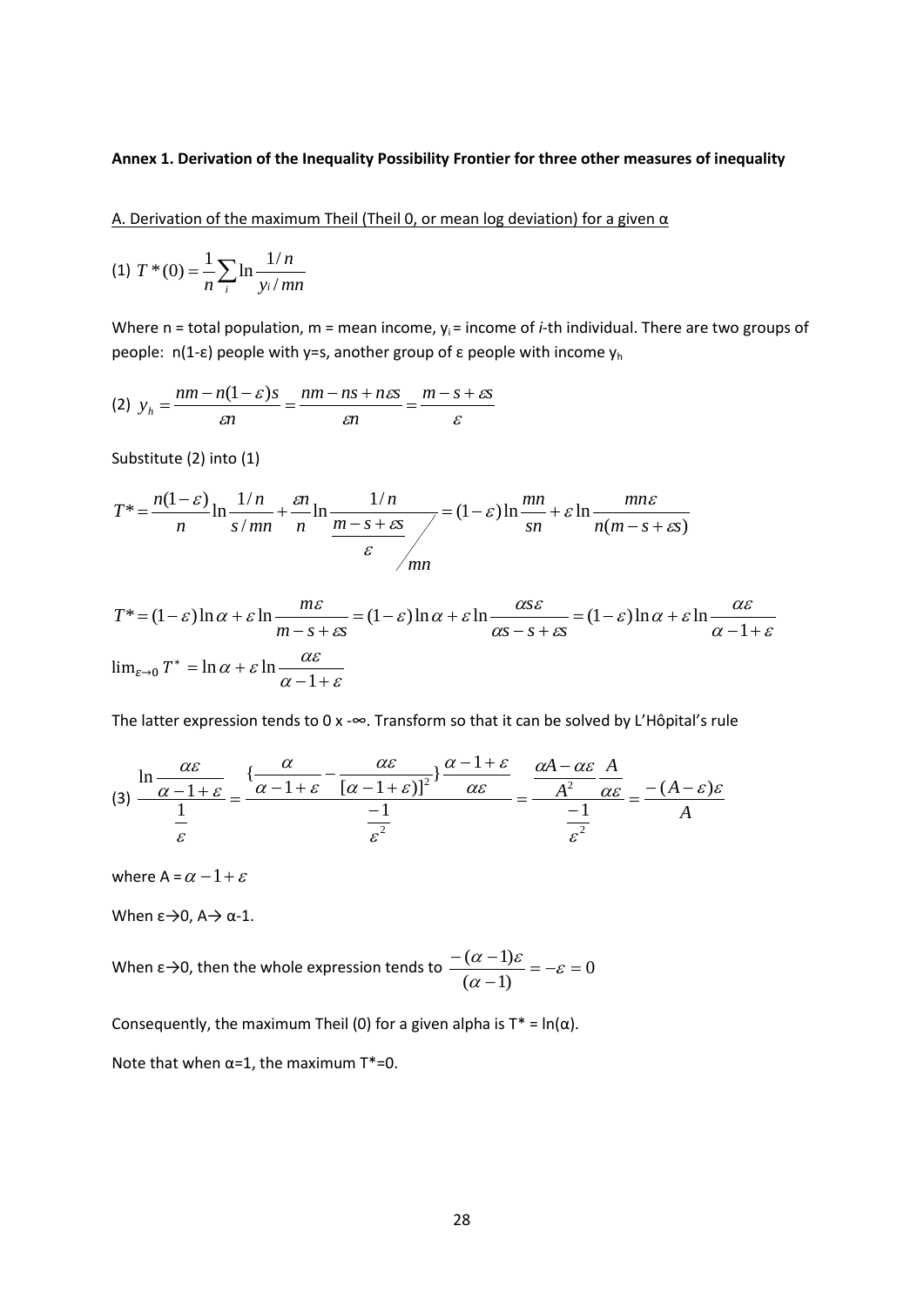$$
(1) T^*(1) = \frac{1}{n} \sum_{i} \frac{y_i}{m} \ln \frac{y_i}{m}
$$

n(1-ε) people with y=s.

nε people with y=yh. As before,

$$
(2) \ \ y_h = \frac{nm - n(1 - \varepsilon)s}{\varepsilon n} = \frac{nm - ns + n\varepsilon s}{\varepsilon n} = \frac{m - s + \varepsilon s}{\varepsilon}
$$

Substitute (2) and the rest into (1)

$$
T^*(1) = \frac{n(1-\varepsilon)}{n} \frac{s}{m} \ln \frac{s}{m} + \frac{n\varepsilon}{n} \frac{m-s+\varepsilon s}{\varepsilon m} \ln \frac{m-s+\varepsilon s}{\varepsilon m} =
$$
  
=  $(1-\varepsilon) \frac{1}{\alpha} \ln \frac{1}{\alpha} + \varepsilon \frac{m-s+\varepsilon s}{\varepsilon m} \ln \frac{m-s+\varepsilon s}{\varepsilon m} = (1-\varepsilon) \frac{1}{\alpha} \ln \frac{1}{\alpha} + \varepsilon \frac{\alpha s-s+\varepsilon s}{\varepsilon \alpha s} \ln \frac{\alpha s-s+\varepsilon s}{\varepsilon \alpha s} =$   
=  $(1-\varepsilon) \frac{1}{\alpha} \ln \frac{1}{\alpha} + \frac{\alpha-1+\varepsilon}{\alpha} \ln \frac{\alpha-1+\varepsilon}{\varepsilon \alpha}$ 

lim T<sup>\*</sup> when  $ε\rightarrow0$ ,

$$
T^*(1) = \frac{1}{\alpha} \ln \frac{1}{\alpha} + \frac{\alpha - 1}{\alpha} \ln \frac{\alpha - 1}{\epsilon \alpha} = \frac{1}{\alpha} \ln \frac{1}{\alpha} + \frac{\alpha - 1}{\alpha} \ln \infty
$$

So T\* (1) tends to infinity. Note also that the first term will be negative because  $1/\alpha < 1$ , and thus ln (1/α) < 0.

Consider several numerical examples.

Let  $\alpha=2$ ,

$$
T^*(1) = \frac{1}{2} \ln \frac{1}{2} + \frac{1}{2} \ln \frac{1}{2\varepsilon} = A + B
$$

When ε=0.01, then T\* = A + 1.96. When ε is smaller (0.001), T\* = A + 3.11, and if ε = 0.0001, then T\*  $= A + 4.26$ . So as  $\varepsilon$  decreases, T\* diverges rather than converges. That's the problem.

Let  $\alpha$ =5. With  $\varepsilon$ =0.01, T<sup>\*</sup> = A + 3.51. When  $\varepsilon$  is smaller (0.001), T<sup>\*</sup> = A + 5.35 etc. Again, it diverges. Thus, the maximum feasible Theil (1) as a function of  $\alpha$  diverges.

Let  $\alpha$ =10. With  $\varepsilon$ =0.01, T<sup>\*</sup> = A + 4.05; with  $\varepsilon$ =0.001, T<sup>\*</sup>= A + 6.12 etc.

As can be seen in Table A1, the maximum feasible Theil (1) diverges as  $\varepsilon$  becomes smaller and tends toward 0. Thus, the inequality possibility frontier will be ∞.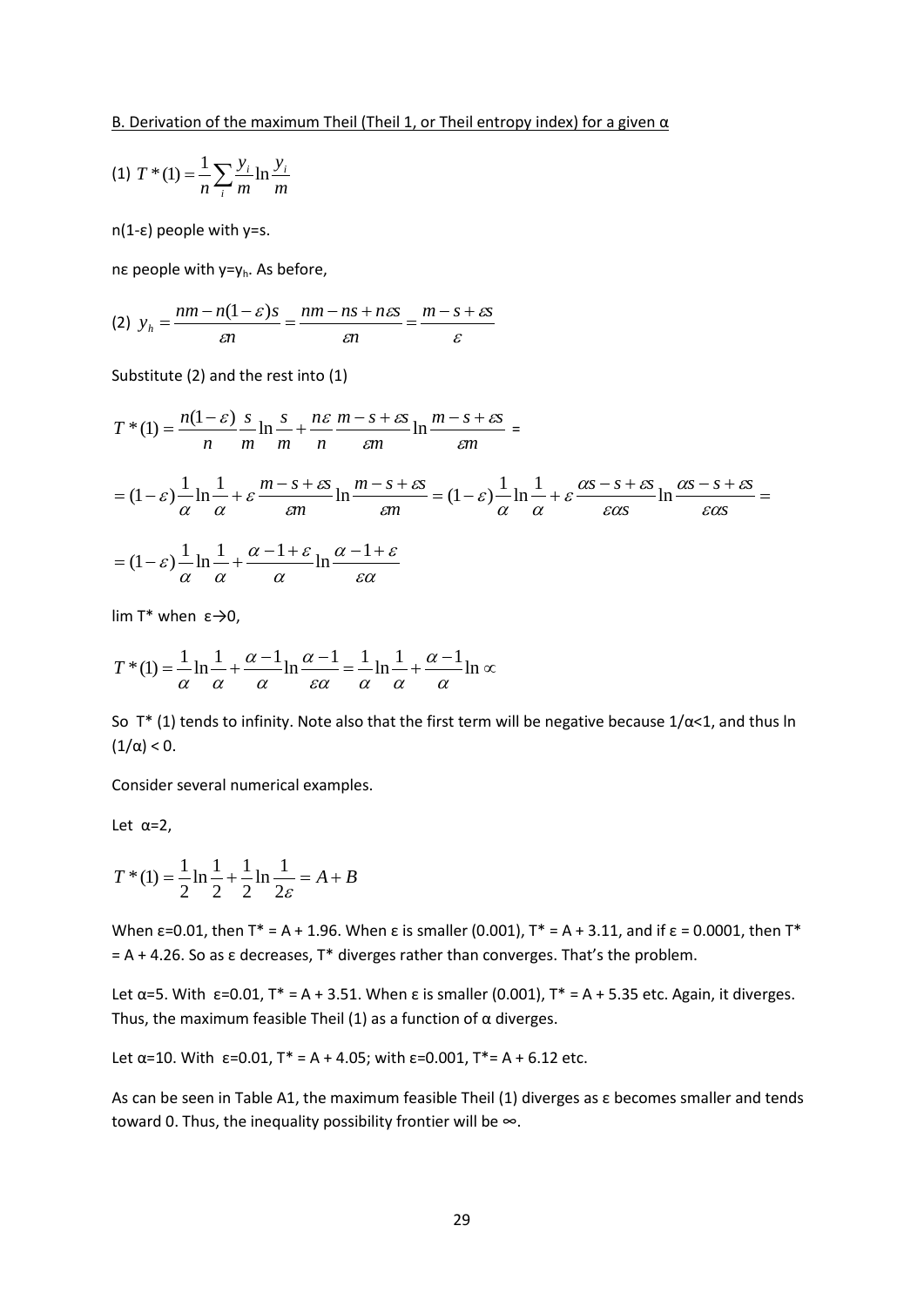Table A1. Maximum T\*(1) for different  $\alpha$  and  $\epsilon$ 

| α\ε | 1/100 | 1/1000 | 1/10000 |
|-----|-------|--------|---------|
|     | 1.96  | 3.11   | 4.26    |
|     | 3.51  | 5.35   | 7.19    |
| 10  | 4.05  | 6.12   | 8.19    |

C. Derivation of the maximum standard deviation of logs for a given  $\alpha$ 

'n

$$
\sigma * = \sqrt{\frac{1}{n} \sum (lny_i - ln\mu)^2} = (\frac{1}{n} \sum (lny_i - ln\mu)^2)^{1/2}
$$

We know as before that the income of the elite is:

$$
y_h = \frac{nm - n(1 - \varepsilon)s}{\varepsilon n} = \frac{nm - ns + n\varepsilon s}{\varepsilon n} = \frac{m - s + \varepsilon s}{\varepsilon}
$$
  

$$
\sigma \ast = \left(\frac{1}{n}n(1 - \varepsilon)(\ln s - \ln \mu)^2 + \frac{1}{n}\varepsilon n(\ln y h - \ln \mu)^2\right)^{1/2}
$$
  

$$
\sigma \ast = \left((1 - \varepsilon)(\ln s - \ln s - \ln \alpha)^2 + \varepsilon\left(\ln \frac{\mu - s + \varepsilon s}{\varepsilon} - \ln s - \ln \alpha\right)^2\right)^{1/2}
$$
  

$$
\sigma \ast = \left((1 - \varepsilon)(-\ln \alpha)^2 + \varepsilon[\ln(\mu - s + \varepsilon s) - \ln \varepsilon - \ln s - \ln \alpha]^2\right)^{1/2}
$$
  

$$
\sigma \ast = \left((1 - \varepsilon)(\ln \alpha)^2 + \varepsilon[\ln(\mu - s + \varepsilon s) - \ln(\varepsilon s \alpha)]^2\right)^{1/2}
$$

when  $\varepsilon \rightarrow 0$ , the second term in the previous expression tends to 0[ln( $\mu$ -s)+ $\infty$ ]<sup>2</sup> = 0 x  $\infty$ . Thus we have to find the limit of

$$
(\varepsilon(\ln(\mu-s+\varepsilon s)-\ln(\varepsilon s\alpha))^2)
$$

when  $ε \rightarrow 0$ .

$$
\frac{\varepsilon}{\frac{1}{(ln A - ln \varepsilon s \alpha)^2}} = \frac{1}{-2(ln A - ln \varepsilon s \alpha)^{-1} (\frac{1}{A} A' - \frac{1}{\varepsilon s \alpha} s \alpha)} = \frac{ln A - ln \varepsilon s \alpha}{-2(\frac{1}{A} A' - \frac{1}{\varepsilon})} = \frac{\infty}{\infty}
$$